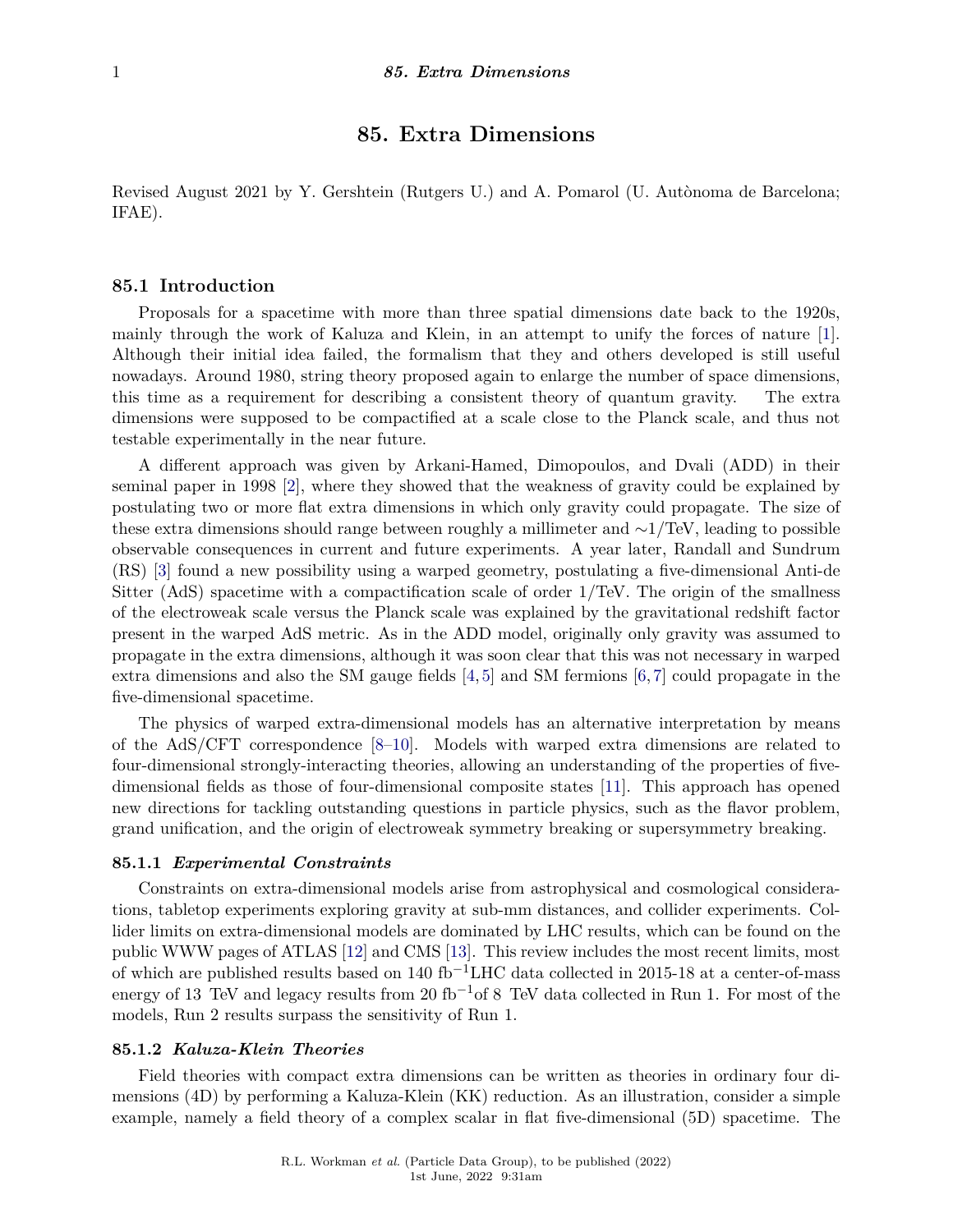action will be given by  $<sup>1</sup>$  $<sup>1</sup>$  $<sup>1</sup>$ </sup>

$$
S_5 = -\int d^4x \, dy \, M_5 \left[ |\partial_\mu \phi|^2 + |\partial_y \phi|^2 + \lambda_5 |\phi|^4 \right] \,, \tag{85.1}
$$

where *y* refers to the extra (fifth) dimension. A universal scale  $M_5$  has been extracted in front of the action in order to keep the 5D field with the same mass-dimension as in 4D. This theory is perturbative for energies  $E \lesssim \ell_5 M_5/\lambda_5$  where  $\ell_5 = 24\pi^3$  [\[14\]](#page-11-12).

Let us now consider that the fifth dimension is compact with the topology of a circle  $S^1$  of radius *R*, which corresponds to the identification of *y* with  $y + 2\pi R$ . In such a case, the 5D complex scalar field can be expanded in a Fourier series:

$$
\phi(x,y) = \frac{1}{\sqrt{2\pi RM_5}} \sum_{n=-\infty}^{\infty} e^{iny/R} \phi^{(n)}(x),
$$
\n(85.2)

that, inserted in Eq. (85.1) and integrating over *y*, gives

$$
S_5 = S_4^{(0)} + S_4^{(n)}, \tag{85.3}
$$

where

$$
S_4^{(0)} = -\int d^4x \left[|\partial_\mu \phi^{(0)}|^2 + \lambda_4 |\phi^{(0)}|^4\right],\tag{85.4}
$$

and,

$$
S_4^{(n)} = -\int d^4x \sum_{n \neq 0} \left[ |\partial_\mu \phi^{(n)}|^2 + \left( \frac{n}{R} \right)^2 |\phi^{(n)}|^2 \right] +
$$
quartic interactions. (85.5)

The  $n = 0$  mode self-coupling is given by

$$
\lambda_4 = \frac{\lambda_5}{2\pi R M_5} \,. \tag{85.6}
$$

The above action corresponds to a 4D theory with a massless scalar  $\phi^{(0)}$ , referred to as the zero mode, and an infinite tower of massive modes  $\phi^{(n)}$  with  $n > 0$ , known as KK modes. The KK reduction thus allows a treatment of 5D theories as 4D field theories with an infinite number of fields. At energies smaller than  $1/R$ , the KK modes can be neglected, leaving the zero-mode action of Eq. (85.4). The strength of the interaction of the zero-mode, given by Eq. (85.6), decreases as *R* increases. Thus, for a large extra dimension  $R \gg 1/M_5$ , the massless scalar is very weakly coupled.

## **85.2 Large Extra Dimensions for Gravity 85.2.1** *The ADD Scenario*

The ADD scenario [\[2,](#page-11-1)[15\]](#page-11-13) (for a review see, for example, [\[16\]](#page-12-0)) assumes a  $D = 4 + \delta$  dimensional spacetime, with  $\delta$  compactified spatial dimensions. The apparent weakness of gravity arises since it propagates in the higher-dimensional space. The SM is assumed to be localized in a 4D subspace, a 3-brane, as can be found in certain string theory constructions [\[17,](#page-12-1) [18\]](#page-12-2). Gravity is described by the Einstein-Hilbert action in  $D = 4 + \delta$  spacetime dimensions

$$
S_D = -\frac{\bar{M}_D^{2+\delta}}{2} \int d^4x d^{\delta}y \sqrt{-g} \mathcal{R} + \int d^4x \sqrt{-g_{\text{ind}}} \mathcal{L}_{\text{SM}} , \qquad (85.7)
$$

<span id="page-1-0"></span><sup>&</sup>lt;sup>1</sup>Our convention for the metric is  $\eta_{MN} = \text{Diag}(-1, 1, 1, 1, 1)$ .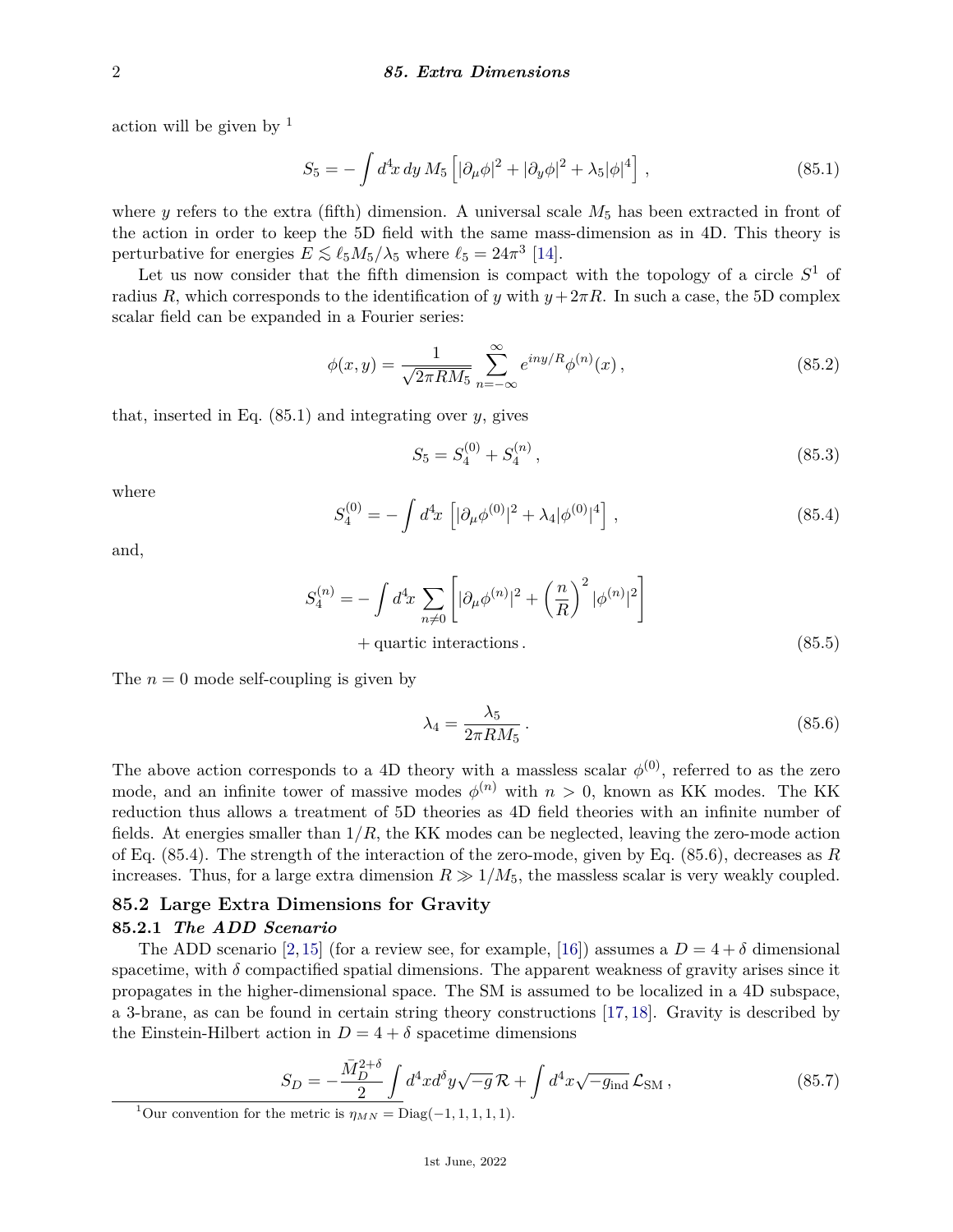#### 3 *85. Extra Dimensions*

where *x* labels the ordinary four coordinates, *y* the  $\delta$  extra coordinates, *g* refers to the determinant of the *D*-dimensional metric whose Ricci scalar is defined by  $\mathcal{R}$ , and  $M_D$  is called the reduced Planck scale of the *D*-dimensional theory. In the second term of Eq. (85.7), which gives the gravitational interactions of SM fields, the *D*-dimensional metric reduces to the induced metric on the 3-brane where the SM fields propagate. The extra dimensions are assumed to be flat and compactified in a volume *Vδ*. As an example, consider a toroidal compactification of equal radii *R* and volume  $V_{\delta} = (2\pi R)^{\delta}$ . After a KK reduction, one finds that the fields that couple to the SM are the spin-2 gravitational field  $G_{\mu\nu}(x, y)$  and a tower of spin-0 KK graviscalars [\[19\]](#page-12-3). The graviscalars, however, only couple to SM fields through the trace of the energy-momentum tensor, resulting in weaker couplings to the SM fields. The Fourier expansion of the spin-2 field is given by

$$
G_{\mu\nu}(x,y) = G^{(0)}_{\mu\nu}(x) + \frac{1}{\sqrt{V_{\delta}}} \sum_{\vec{n}\neq 0} e^{i\vec{n}\cdot\vec{y}/R} G^{(\vec{n})}_{\mu\nu}(x) , \qquad (85.8)
$$

where  $\vec{y} = (y_1, y_2, \dots, y_\delta)$  are the extra-dimensional coordinates and  $\vec{n} = (n_1, n_2, \dots, n_\delta)$ . Eq. (85.8) contains a massless state, the 4D graviton  $G_{\mu\nu}^{(0)}$ , and its KK tower  $G_{\mu\nu}^{(\vec{n})}$  with masses  $m_{\vec{n}}^2 = |\vec{n}|^2/R^2$ . At energies below 1*/R* the action is that of the zero mode

$$
S_4^{(0)} = -\frac{\bar{M}_D^{2+\delta}}{2} \int d^4x \, V_\delta \sqrt{-g^{(0)}} \, \mathcal{R}^{(0)} + \int d^4x \sqrt{-g^{(0)}_{\text{ind}}} \, \mathcal{L}_{\text{SM}} \,, \tag{85.9}
$$

where we can identify the 4D reduced Planck mass,  $M_P \equiv 1/2$  $\sqrt{8\pi G_N} \simeq 2.4 \times 10^{18}$  GeV, as a function of the *D*-dimensional parameters:

$$
M_P^2 = V^\delta \bar{M}_D^{2+\delta} \equiv R^\delta M_D^{2+\delta} \,. \tag{85.10}
$$

Fixing  $M_D$  at around the electroweak scale  $M_D \sim \text{TeV}$  to avoid introducing a new mass scale in the model, Eq. (85.10) gives a prediction for *R*:

$$
\delta = 1, 2, ..., 6 \rightarrow R \sim 10^9 \text{ km}, 0.5 \text{ mm}, ..., 0.1 \text{ MeV}^{-1}. \tag{85.11}
$$

The option  $\delta = 1$  is clearly ruled out, as it leads to modifications of Newton's law at solar system distances. However this is not the case for  $\delta \geq 2$ , and possible observable consequences can be sought in present and future experiments.

Consistency of the model requires a stabilization mechanism for the radii of the extra dimensions, to the values shown in Eq. (85.11). The fact that we need  $R \gg 1/M_D$  leads to a new hierarchy problem, the solution of which might require imposing supersymmetry in the extra-dimensional bulk (for the case of two extra dimensions see for example [\[20\]](#page-12-4)).

#### **85.2.2** *Tests of the Gravitational Force Law at Sub-mm Distances*

The KK modes of the graviton give rise to deviations from Newton's law of gravitation for distances  $\leq R$ . Such deviations are usually parameterized by a modified Newtonian potential of the form

$$
V(r) = -G_N \frac{m_1 m_2}{r} \left[ 1 + \alpha e^{-r/\lambda} \right].
$$
 (85.12)

For a 2-torus compactification,  $\alpha = 16/3$  and  $\lambda = R$ . Searches for deviations from Newton's law of gravitation have been performed in several experiments  $[21-24]$  $[21-24]$ . From Ref. [\[23\]](#page-12-7) we have the constraint  $R < 30\mu$ m at 95% CL for  $\delta = 2$ , corresponding to  $M_D > 4.0$  TeV. We see then that bounds from Newton's law deviations are already pushing the scale *M<sup>D</sup>* beyond the TeV for two extra dimensions.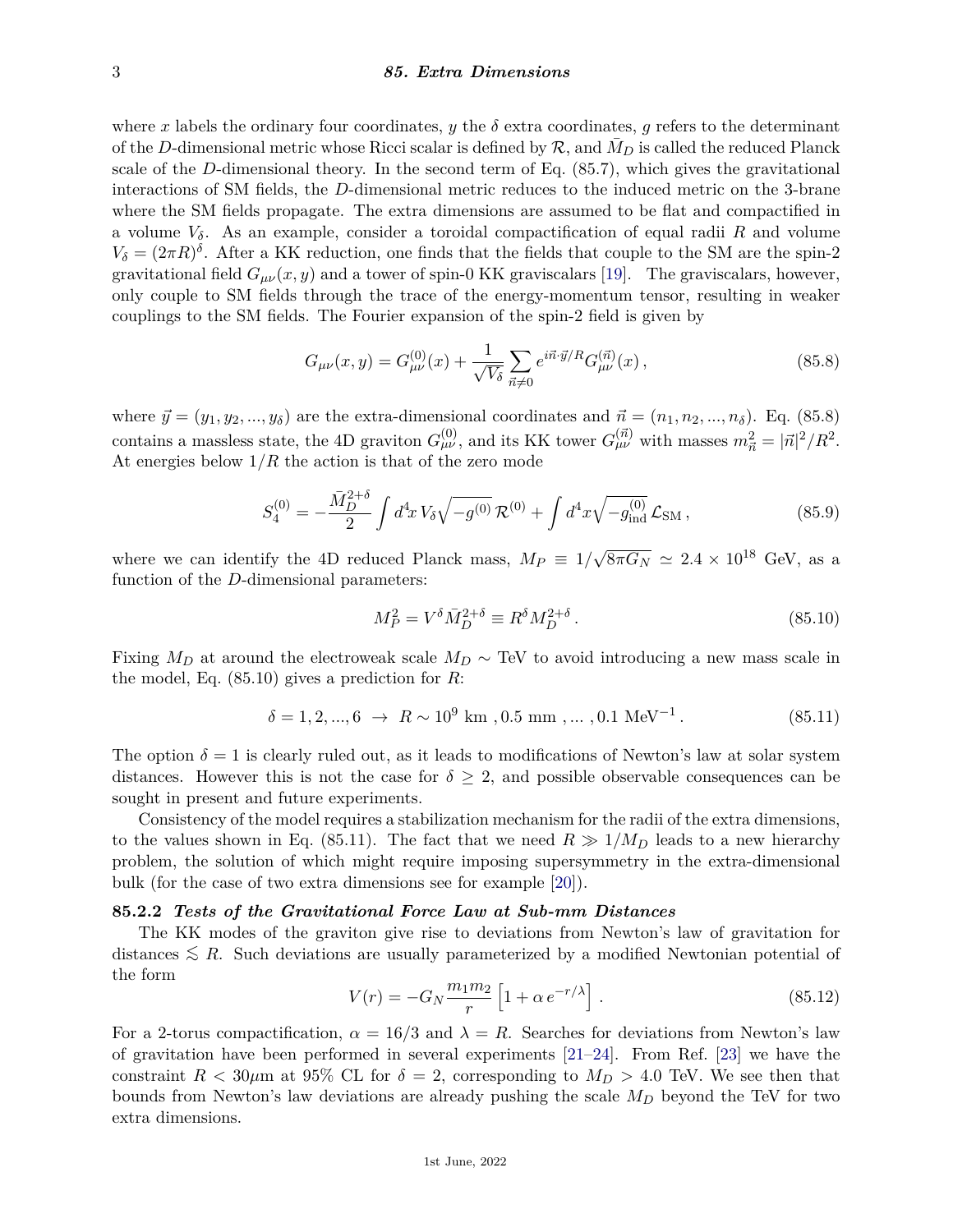## **85.2.3** *Astrophysical and Cosmological Constraints*

The light KK gravitons could be copiously produced in stars, carrying away energy. Ensuring that the graviton luminosity is low enough to preserve the agreement of stellar models with observations provides powerful bounds on the scale *MD*. The most stringent bound arises from supernova SN1987A, giving  $M_D > 27$  (2.4) TeV for  $\delta = 2$  (3) [\[25\]](#page-12-8). After a supernova explosion, most of the KK gravitons stay gravitationally trapped in the remnant neutron star. The requirement that neutron stars are not excessively heated by KK decays into photons leads to *M<sup>D</sup> >* 1700 (76) TeV for  $\delta = 2$  (3) [\[26\]](#page-12-9).

Cosmological constraints are also quite stringent [\[27\]](#page-12-10). To avoid overclosure of the Universe by relic gravitons one needs  $M_D > 7$  TeV for  $\delta = 2$ . Relic KK gravitons decaying into photons contribute to the cosmic diffuse gamma radiation, from which one can derive the bound  $M_D > 100$ TeV for  $\delta = 2$ .

We must mention however that bounds coming from the decays of KK gravitons into photons can be reduced if we assume that KK gravitons decay mainly into other non-SM states. This could happen, for example, if there were other 3-branes with hidden sectors residing on them [\[15\]](#page-11-13).

## **85.2.4** *Collider Signals*

## 85.2.4.1 *Graviton and Other Particle Production*

Although each KK graviton has a purely gravitational coupling, suppressed by 1*/M<sup>P</sup>* , inclusive processes in which one sums over the almost continuous spectrum of available gravitons have cross sections suppressed only by powers of *MD*. Processes involving gravitons are therefore detectable in collider experiments if *M<sup>D</sup>* ∼ TeV. A number of experimental searches for evidence of large extra dimensions have been performed at colliders, and interpreted in the context of the ADD model.

One signature arises from direct graviton emission. By making a derivative expansion of Einstein gravity, one can construct an effective theory, valid for energies much lower than *MD*, and use it to make predictions for graviton-emission processes at colliders [\[19,](#page-12-3) [28,](#page-12-11) [29\]](#page-12-12). Gravitons produced in the final state would escape detection, giving rise to missing transverse energy  $(F_T)$ . The results quoted below are 95% CL lower limits on  $M_D$  for a range of values of  $\delta$  between 2 and 6, with more stringent limits corresponding to lower  $\delta$  values.

At hadron colliders, experimentally sensitive channels include the jet  $(j) + \not{E}_T$  and  $\gamma + \not{E}_T$ final states. ATLAS (CMS)  $j + \not\!\!E_T$  results with 139 (137) fb<sup>-1</sup> of 13 TeV data provide limits of  $M_D > 5.9 - 11.2$  TeV [\[30\]](#page-12-13)  $(M_D > 5.5 - 10.7$  TeV [\[31\]](#page-12-14)). For these analyses, both experiments are assuming leading order (LO) cross sections. Since the effective theory is only valid for energies much less than *MD*, the results are quoted for the full space, and include the information that much less than  $M_D$ , the results are quoted for the full space, and include the information that suppressing the graviton cross section by a factor  $M_D^4/\hat{s}^2$  for  $\sqrt{\hat{s}} > M_D$ , where  $\sqrt{\hat{s}}$  is the partonlevel center-of-mass energy of the hard collision, weakens the limits on *M<sup>D</sup>* by a negligible amount for  $\delta = 2 (\sim 3\%$  for  $\delta = 6)$ . Less stringent limits are obtained by CMS [\[32\]](#page-12-15) from analysis of 36 fb<sup>-1</sup>of 13 TeV data in the  $\gamma + \mathbb{Z}_T$  final state ( $M_D > 2.85 - 2.90$  TeV for  $\delta = 3-6$ ). The analogous ATLAS search [\[33\]](#page-12-16) uses full Run 2 statistics but does not quote ADD interpretation of the results.

In models in which the ADD scenario is embedded in a string theory at the TeV scale [\[18\]](#page-12-2), we expect the string scale  $M_s$  to be smaller than  $M_D$ , and therefore expect production of string resonances at the LHC [\[34\]](#page-12-17). A result from CMS analyzing the dijet invariant mass distribution for 137 fb<sup>-1</sup>of 13 TeV data excludes string resonances that decay predominantly to  $q + q$  with masses below 7.9 TeV [\[35\]](#page-12-18). ATLAS dijet analysis [\[36\]](#page-12-19) provides their results in the context of modelindependent limits on the cross section times acceptance for generic resonances of a variety of possible widths, from which one can deduce similar lower mass limits ∼ 8 TeV for string resonances decaying to  $q + g$ .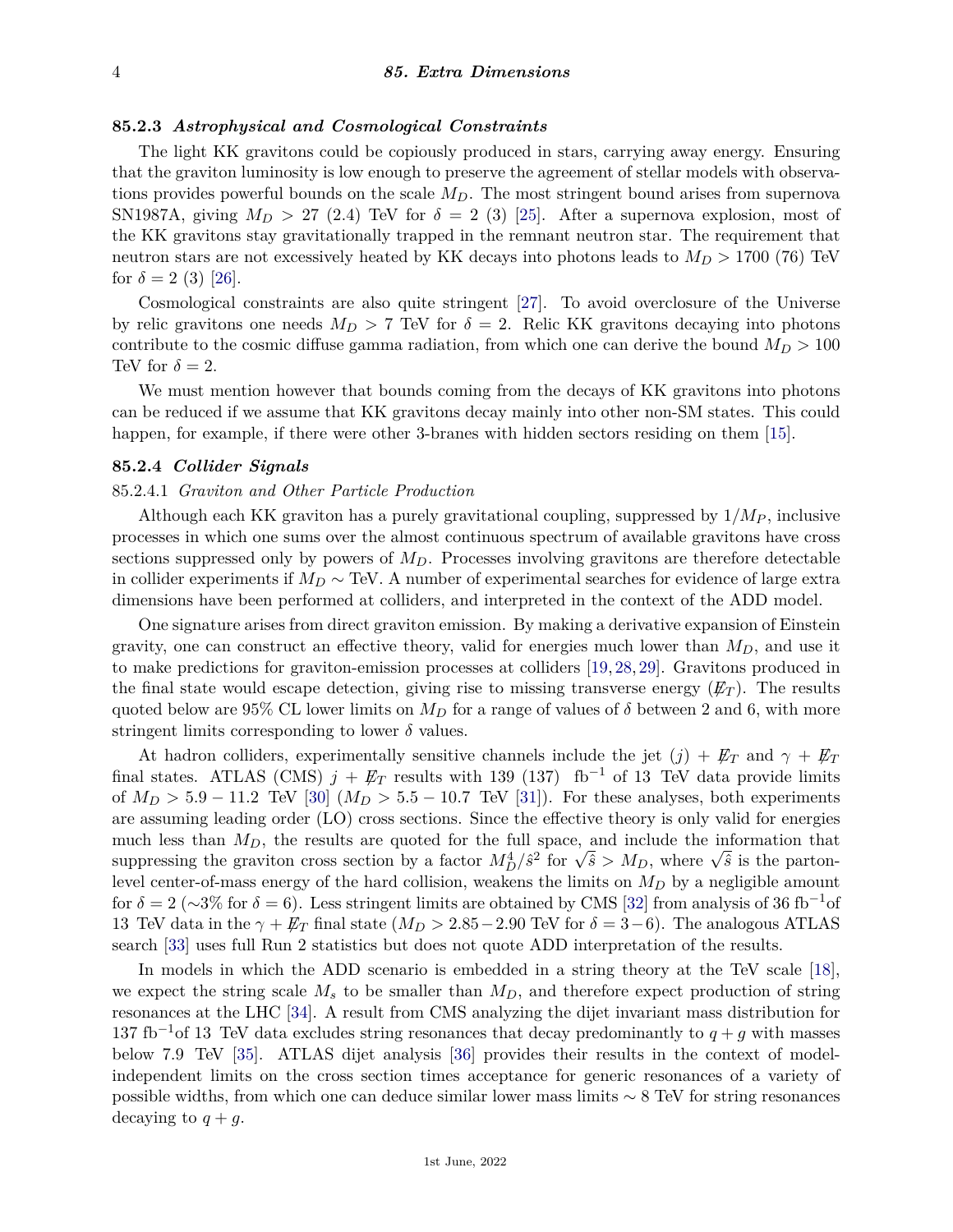85.2.4.2 *Virtual graviton effects*

One can also search for virtual graviton effects, the calculation of which however depends on the ultraviolet cut-off of the theory and is therefore very model dependent. In the literature, several different formulations exist [\[19,](#page-12-3)[29,](#page-12-12)[37\]](#page-12-20) for the dimension-eight operator for gravity exchange at tree level:

$$
\mathcal{L}_8 = \pm \frac{4}{M_{TT}^4} \left( T_{\mu\nu} T^{\mu\nu} - \frac{1}{\delta + 2} T_{\mu}^{\mu} T_{\nu}^{\nu} \right), \tag{85.13}
$$

where  $T_{\mu\nu}$  is the energy-momentum tensor and  $M_{TT}$  is related to  $M_D$  by some model-dependent coefficient [\[38\]](#page-12-21). The relations with the parametrization of Refs. [\[37\]](#page-12-20) and [\[19\]](#page-12-3) are, respectively,  $M_{TT} = M_S$  and  $M_{TT} = (2/\pi)^{1/4} \Lambda_T$ . The experimental results below are given as 95% CL lower limits on  $M_{TT}$ , including in some cases the possibility of both constructive or destructive interference, depending on the sign chosen in Eq. (9).

The most stringent limits arise from LHC analyses of the dijet angular distribution. Using  $35.9 \text{ fb}^{-1}$ of 13 TeV data, CMS [\[39\]](#page-12-22) obtains results that correspond to an approximate limit of  $M_{TT}$  > 9.1 TeV.

The next most restrictive results come from the analyses of diphoton  $(M_{TT} > 6.1$  TeV from ATLAS [\[40\]](#page-12-23) and  $M_{TT} > 7.0$  TeV from CMS [\[41\]](#page-12-24)) and dilepton mass spectra ( $M_{TT} > 6.5$  TeV from CMS [\[42\]](#page-12-25)). The complete Run 2 (139 fb<sup>-1</sup>) analysis of ATLAS di-lepton data [\[43\]](#page-12-26) does not quote the limits on ADD.

At the one-loop level, gravitons can also generate dimension-six operators with coefficients that are also model dependent. Experimental bounds on these operators can also give stringent constraints on  $M_D$  [\[38\]](#page-12-21).

## 85.2.4.3 *Black Hole Production*

The physics at energies  $\sqrt{s} \sim M_D$  is sensitive to the details of the unknown quantum theory of gravity. Nevertheless, in the transplanckian regime,  $\sqrt{s} \gg M_D$ , one can rely on a semiclassical description of gravity to obtain predictions. An interesting feature of transplanckian physics is the creation of black holes [\[44,](#page-12-27) [45\]](#page-12-28) (for a review see, for example, [\[46\]](#page-12-29)). A black hole is expected to be formed in a collision in which the impact parameter is smaller than the Schwarzschild radius [\[47\]](#page-12-30):

$$
R_S = \frac{1}{M_D} \left[ \frac{2^{\delta} \pi^{(\delta - 3)/2}}{\delta + 2} \Gamma \left( \frac{\delta + 3}{2} \right) \frac{M_{BH}}{M_D} \right]^{1/(\delta + 1)}, \tag{85.14}
$$

where  $M_{BH}$  is the mass of the black hole, which would roughly correspond to the total energy in the collision. The cross section for black hole production can be estimated to be of the same order as the geometric area  $\sigma \sim \pi R_S^2$ . For  $M_D \sim \text{TeV}$ , this gives a production of  $\sim 10^7$  black bodies at the  $\sqrt{s} = 14$  TeV LHC with an integrated luminosity of 30 fb<sup>-1</sup> [\[44,](#page-12-27) [45\]](#page-12-28). A black hole would provide a striking experimental signature since it is expected to thermally radiate with a Hawking temperature  $T_H = (\delta + 1)/(4 \pi R_S)$ , and therefore would evaporate democratically into all SM states. Nevertheless, given the present constraints on  $M_D$ , the LHC will not be able to reach energies much above  $M_D$ . This implies that predictions based on the semiclassical approximation could receive sizable modifications from model-dependent quantum-gravity effects.

The most stringent limits on microscopic black holes arise from LHC searches which observed no excesses above the SM background in high-multiplicity final states. The results are usually quoted as model-independent limits on the cross section for new physics in the final state and kinematic region analyzed. These results can then be used to provide constraints of models of low-scale gravity and weakly-coupled string theory. In addition, limits are sometimes quoted on particular implementations of models, which are used as benchmarks to illustrate the sensitivity.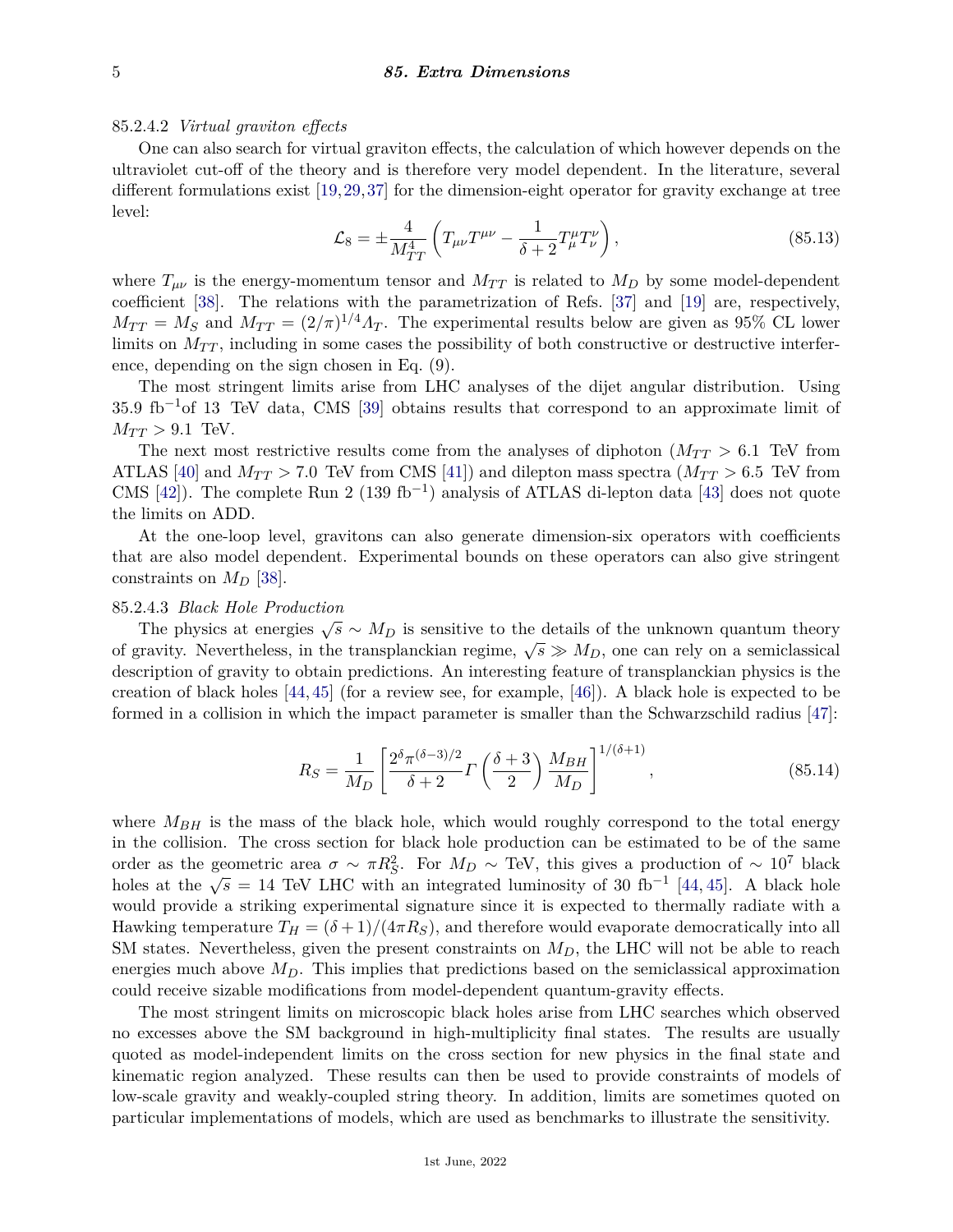#### 6 *85. Extra Dimensions*

A CMS analysis [\[48\]](#page-12-31) of multi-object final states using 36 fb<sup>-1</sup>of 13 TeV data, excludes semiclassical black holes below masses of up to 10.1 TeV for  $M_D = 2$  TeV and  $\delta = 6$ . Analogous Run 2 ATLAS analysis [\[49\]](#page-12-32), using 3.0 fb−1of 13 TeV data, excludes black hole masses up to 9*.*0−9*.*7 TeV, depending on  $M_D$ , for  $\delta = 6$ . Another ATLAS search [\[50\]](#page-12-33) for an excess of events with multiple high transverse momentum objects, including charged leptons and jets, using 3.2 fb<sup>-1</sup>of 13 TeV data, excludes semiclassical black holes below masses of ~8.7 TeV for  $M_D = 2$  TeV and  $\delta = 6$ .

A complementary approach is to look for jet extinction at high transverse momenta, as we expect hard short distance scattering processes to be highly suppressed at energies above *M<sup>D</sup>* [\[51\]](#page-12-34). The CMS analysis [\[52\]](#page-12-35) of inclusive jet  $p_T$  spectrum in 10.7 fb<sup>-1</sup>of 8 TeV data set a lower limit of 3.3 TeV on the extinction mass scale.

For black hole masses near *MD*, the semi-classical approximation is not valid, and one could instead expect quantum black holes (QBH) that decay primarily into two-body final states [\[53\]](#page-12-36). LHC Run 2 results at 13 TeV provide lower limits on QBH masses of order 2*.*3−9*.*4 TeV, depending on the details of the model. Searches that consider interpretations in terms of QBH limits include the CMS multi-object analysis (based on 2.3 fb<sup>-1</sup> [\[54\]](#page-13-0)), ATLAS dijet analysis (based on 139 fb<sup>-1</sup> [\[36\]](#page-12-19)), and different flavor di-lepton analyses at CMS (*eµ*, 36 fb−<sup>1</sup> at 13 TeV [\[55\]](#page-13-1)) and ATLAS (*eµ, e* $\tau$ ,  $\mu\tau$ , 36.1 fb<sup>-1</sup> at 13 TeV [\[56\]](#page-13-2)).

So [36] relies on 139 fb-1 and [54] relies on 2.3 fb-1.

In weakly-coupled string models the semiclassical description of gravity fails in the energy range between  $M_s$  and  $M_s/g_s^2$  where stringy effects are important. In this regime one expects, instead of black holes, the formation of string balls, made of highly excited long strings, that could be copiously produced at the LHC for  $M_s \sim \text{TeV}$  [\[57\]](#page-13-3), and would evaporate thermally at the Hagedorn temperature giving rise to high-multiplicity events. The same analyses used to search for black holes can be interpreted in the context of string balls. For example, for the case of  $\delta = 6$ with  $M_s = M_D/1.26 = 3$  TeV, the ATLAS multiple high transverse momentum object analysis [\[49\]](#page-12-32) excludes string balls with masses below 6.5 to 9.0 TeV for values of  $0.2 < g_s < 0.8$ . The CMS multi-object analysis [\[48\]](#page-12-31) studies string ball production in two scenarios, both assuming  $\delta = 6$ . For the constant  $g_s = 0.2$  and  $1 < M_s < 3.5$  TeV the string ball masses below 7.2 to 9.4 TeV are excluded, while at constant  $M_s = 3.6$  TeV and  $0.2 < g_s < 0.4$  masses below 7.2 to 8.1 TeV are excluded.

## **85.3 TeV-Scale Extra Dimensions**

#### **85.3.1** *Warped Extra Dimensions*

The RS model [\[3\]](#page-11-2) is the most attractive setup of warped extra dimensions at the TeV scale, since it provides an alternative solution to the hierarchy problem. The RS model is based on a 5D theory with the extra dimension compactified in an orbifold,  $S^1/Z_2$ , a circle  $S^1$  with the extra identification of *y* with  $-y$ . This corresponds to the segment  $y \in [0, \pi R]$ , a manifold with boundaries at  $y = 0$ and  $y = \pi R$ . Let us now assume that this 5D theory has a cosmological constant in the bulk *Λ*, and on the two boundaries  $\Lambda_0$  and  $\Lambda_{\pi R}$ :

$$
S_5 = -\int d^4x \, dy \Big\{ \sqrt{-g} \Big[ \frac{1}{2} M_5^3 \mathcal{R} + \Lambda \Big] + \sqrt{-g_0} \, \delta(y) \Lambda_0 + \sqrt{-g_{\pi R}} \, \delta(y - \pi R) \Lambda_{\pi R} \Big\},\tag{85.15}
$$

where  $g_0$  and  $g_{\pi R}$  are the values of the determinant of the induced metric on the two respective boundaries. Einstein's equations can be solved, giving in this case the metric

$$
ds^{2} = a(y)^{2} dx^{\mu} dx^{\nu} \eta_{\mu\nu} + dy^{2} , \quad a(y) = e^{-ky}, \tag{85.16}
$$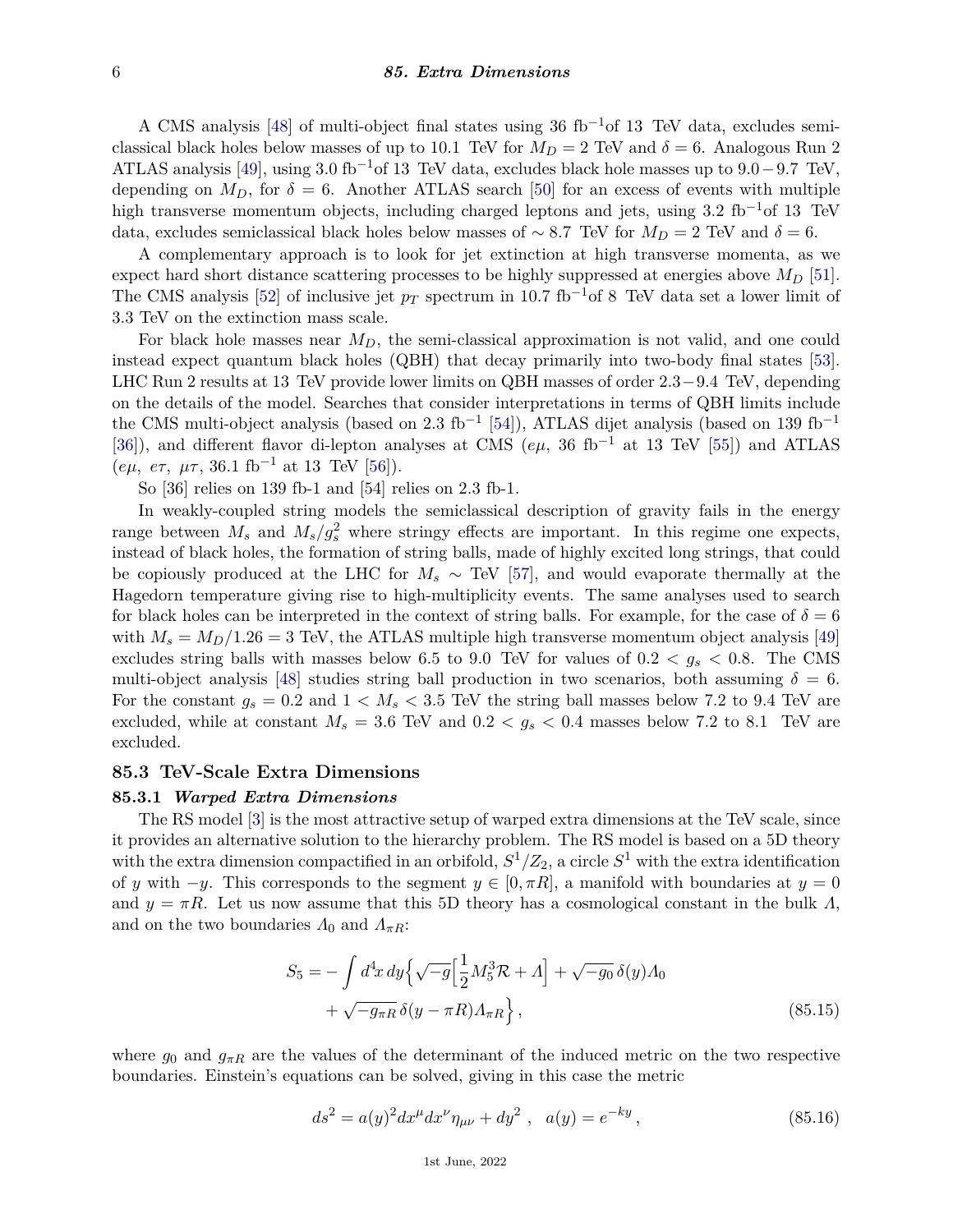## 7 *85. Extra Dimensions*

where  $k = \sqrt{-A/6M_5^3}$ . Consistency of the solution requires  $\Lambda_0 = -A_{\pi R} = -A/k$ . The metric in Eq.  $(85.16)$  corresponds to a 5D AdS space. The factor  $a(y)$  is called the "warp" factor and determines how 4D scales change as a function of the position in the extra dimension. In particular, this implies that energy scales for 4D fields localized at the boundary at  $y = \pi R$  are red-shifted by a factor  $e^{-k\pi R}$  with respect to those localized at  $y = 0$ . For this reason, the boundaries at  $y = 0$  and  $y = \pi R$  are usually referred to as the ultraviolet (UV) and infrared (IR) boundaries, respectively.

As in the ADD case, we can perform a KK reduction and obtain the low-energy effective theory of the 4D massless graviton. In this case we obtain

$$
M_P^2 = \int_0^{\pi R} dy \, e^{-2ky} M_5^3 = \frac{M_5^3}{2k} \left( 1 - e^{-2k\pi R} \right) \,. \tag{85.17}
$$

Taking  $M_5 \sim k \sim M_P$ , we can generate an IR-boundary scale of order  $ke^{-k\pi R} \sim \text{TeV}$  for an extra dimension of radius  $R \simeq 11/k$ . Mechanisms to stabilize R to this value have been proposed [\[58,](#page-13-4)[59\]](#page-13-5) that, contrary to the ADD case, do not require introducing any new small or large parameter. Therefore a natural solution to the hierarchy problem can be achieved in this framework if the Higgs field, whose vacuum expectation value (VEV) is responsible for electroweak symmetry breaking, is localized at the IR-boundary where the effective mass scales are of order TeV. The radion field is generically heavy in models with a stabilized *R*. Nevertheless, it has been recently discussed that under some conditions a naturally light radion can arise [\[60–](#page-13-6)[63\]](#page-13-7). In these cases the radion is identified with the dilaton, the Nambu-Goldstone boson associated to the spontaneous breaking of scale invariance, and its mass can be naturally below  $ke^{-k\pi R} \sim \text{TeV}$ . Collider bounds on the radion mass and couplings can be found in [\[64–](#page-13-8)[66\]](#page-13-9).

In the RS model [\[3\]](#page-11-2), all the SM fields were assumed to be localized on the IR-boundary. Nevertheless, for the hierarchy problem, only the Higgs field has to be localized there. SM gauge bosons and fermions can propagate in the 5D bulk [\[4–](#page-11-3)[7\]](#page-11-6) (for a review see, for example, [\[67,](#page-13-10) [68\]](#page-13-11)). By performing a KK reduction from the 5D action of a gauge boson, we find  $[4,5]$  $[4,5]$ 

$$
\frac{1}{g_4^2} = \int_0^{\pi R} dy \, \frac{1}{g_5^2} = \frac{\pi R}{g_5^2},\tag{85.18}
$$

where  $g_D$  ( $D = 4, 5$ ) is the gauge coupling in *D*-dimensions. Therefore the 4D gauge couplings can be of order one, as is the case of the SM, if one demands  $g_5^2 \sim \pi R$ . Using  $kR \sim 10$  and  $g_4 \sim 0.5$ , one obtains the 5D gauge coupling √

$$
g_5 \sim 4/\sqrt{k} \,. \tag{85.19}
$$

Boundary kinetic terms for the gauge bosons can modify this relation, allowing for larger values of  $g_5\sqrt{k}$ .

Fermions propagating in a warped extra dimension have 4D massless zero-modes with wavefunctions which vary as  $f_0 \sim exp[(1/2 - c_f)ky]$ , where  $c_f k$  is their 5D mass [\[7,](#page-11-6)[69\]](#page-13-12). Depending on the free parameter  $c_f k$ , fermions can be localized either towards the UV-boundary ( $c_f > 1/2$ ) or IR-boundary  $(c_f < 1/2)$ . Since the Higgs boson is localized on the IR-boundary, one can generate exponentially suppressed Yukawa couplings by having the fermion zero-modes localized towards the UV-boundary, generating naturally the light SM fermion spectrum [\[7\]](#page-11-6). A large overlap with the wavefunction of the Higgs is needed for the top quark, in order to generate its large mass, thus requiring it to be localized towards the IR-boundary. In conclusion, the large mass hierarchies present in the SM fermion spectrum can be easily obtained in warped models via suitable choices of the order-one parameters *c<sup>f</sup>* [\[70\]](#page-13-13). In these scenarios, deviations in flavor physics from the SM predictions are expected to arise from flavor-changing KK gluon couplings [\[71\]](#page-13-14), putting certain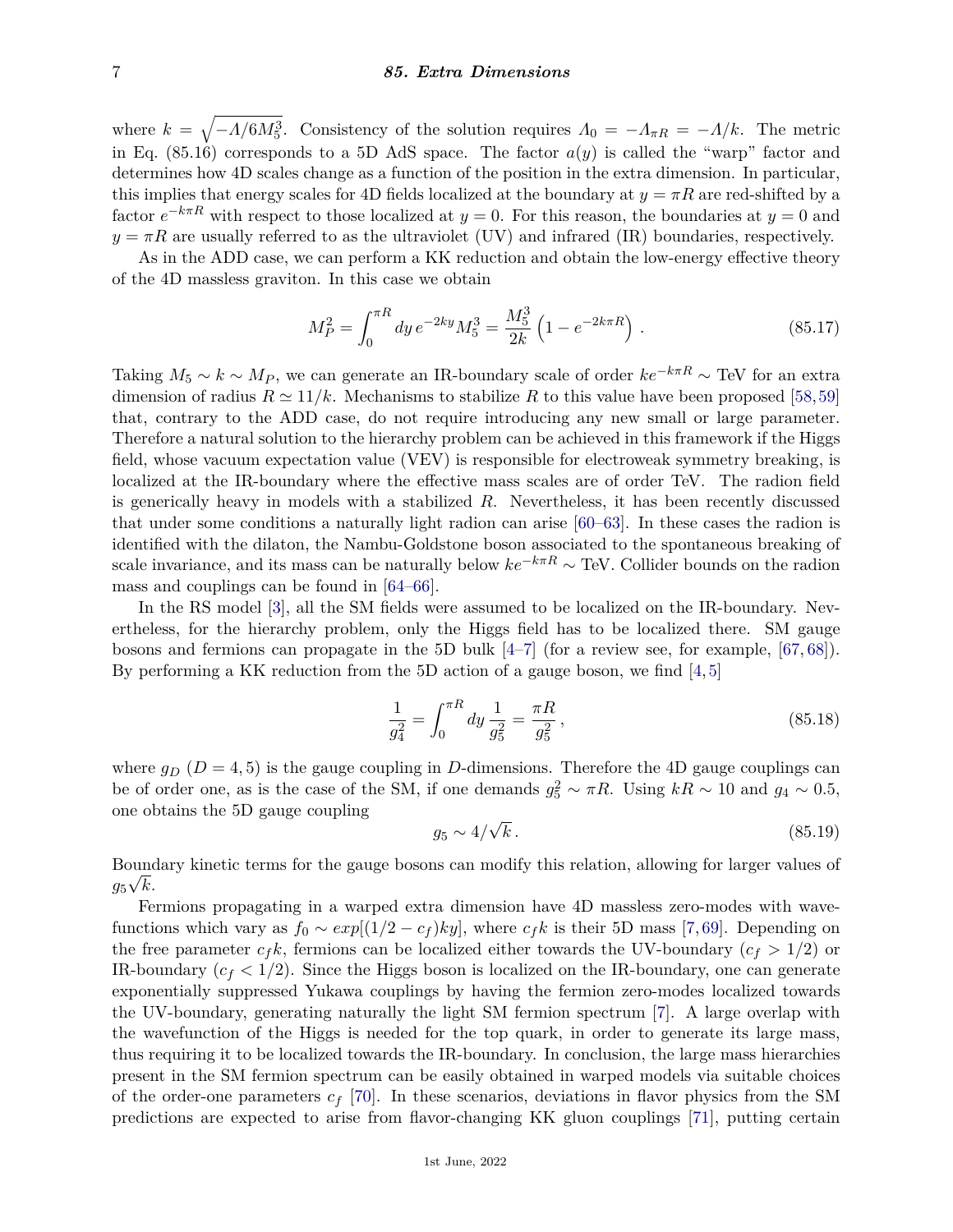constraints on the parameters of the models and predicting new physics effects to be observed in *B*-physics processes (see, for example, [\[72,](#page-13-15) [73\]](#page-13-16)).

The masses of the KK states can also be calculated. One finds [\[7\]](#page-11-6)

$$
m_n \simeq \left(n + \frac{\alpha}{2} - \frac{1}{4}\right) \pi k e^{-\pi k R},\tag{85.20}
$$

where  $n = 1, 2, \dots$  and  $\alpha = \{|c_f - 1/2|, 0, 1\}$  for KK fermions, KK gauge bosons and KK gravitons, respectively. Their masses are of order  $ke^{-\pi kR} \sim \text{TeV}$  (for this reason we refer to these scenarios as TeV-scale extra dimensions). The first KK state of the gauge bosons would be the lightest, while gravitons are expected to be the heaviest.

## 85.3.1.1 *Models of Electroweak Symmetry Breaking*

Theories in warped extra dimensions can be used to implement symmetry breaking at low energies by boundary conditions (for a review see, for example,  $[74]$ ). For example, for a  $U(1)$  gauge symmetry in the 5D bulk, this can be easily achieved by imposing a Dirichlet boundary condition on the IR-boundary for the gauge-boson field,  $A_{\mu}|_{y=\pi R} = 0$ . This makes the zero-mode gauge boson get a mass, given by  $m_A = g_4 \sqrt{2k/g_5^2} e^{-\pi kR}$ . A very different situation occurs if the Dirichlet boundary condition is imposed on the UV-boundary,  $A_{\mu}|_{y=0} = 0$ . In this case the zero-mode gauge boson disappears from the spectrum. Finally, if a Dirichlet boundary condition is imposed on the two boundaries, one obtains a massless 4D scalar corresponding to the fifth component of the 5D gauge boson, *A*5. Thus, different scenarios can be implemented by appropriately choosing the 5D bulk gauge symmetry,  $\mathcal{G}_5$ , and the symmetries to which it reduces on the UV and IR-boundary,  $\mathcal{H}_{UV}$  and  $\mathcal{H}_{IR}$ , respectively. In all cases the KK spectrum comes in representations of the group  $\mathcal{G}_5$ .

Among the most interesting scenarios are those called gauge-Higgs unified models, where the Higgs boson appears as the fifth component of a 5D gauge boson, *A*5. The Higgs mass is protected by the 5D gauge invariance and can only get a nonzero value from non-local one-loop effects [\[75\]](#page-13-18). To guarantee the relation  $M_W^2 \simeq M_Z^2 \cos^2 \theta_W$ , a custodial  $SU(2)_V$  symmetry is needed in the bulk and IR-boundary [\[76\]](#page-13-19). The simplest realization [\[77,](#page-13-20) [78\]](#page-13-21) has

$$
G_5 = SU(3)_c \times SO(5) \times U(1)_X,
$$
  
\n
$$
H_{IR} = SU(3)_c \times SO(4) \times U(1)_X,
$$
  
\n
$$
H_{UV} = G_{SM}.
$$

The Higgs boson gets a potential at the one-loop level that triggers a VEV, breaking the electroweak symmetry. In these models there is a light Higgs boson whose mass can be around 125 GeV, as required by the discovered Higgs boson [\[79\]](#page-13-22). This state, as will be explained in Sec. 85.3.2, behaves as a composite pseudo-Nambu-Goldstone boson with couplings that deviate from the SM Higgs [\[80\]](#page-13-23). The present experimental determination of the Higgs couplings at the LHC, that agrees with the SM predictions, put important constraints on these scenarios [\[79\]](#page-13-22). The lightest KK modes of the model are color fermions with charges  $Q = -1/3, 2/3$  and  $5/3$  [\[81\]](#page-13-24).

## 85.3.1.2 *Constraints from Electroweak Precision Tests*

Models in which the SM gauge bosons propagate in 1/TeV-sized extra dimensions give generically large corrections to electroweak observables. When the SM fermions are confined on a boundary these corrections are universal and can be parameterized by four quantities:  $\hat{S}$ ,  $\hat{T}$ , *W* and *Y*, as defined in Ref. [\[82\]](#page-13-25). For warped models, where the 5D gauge coupling of Eq. (85.19) is large, the most relevant parameter is  $\hat{T}$ , which gives the bound  $m_{KK} \gtrsim 10$  TeV [\[67\]](#page-13-10). When a custodial symmetry is imposed [\[76\]](#page-13-19), the main constraint comes from the  $\hat{S}$  parameter, requiring  $m_{KK} \gtrsim 3$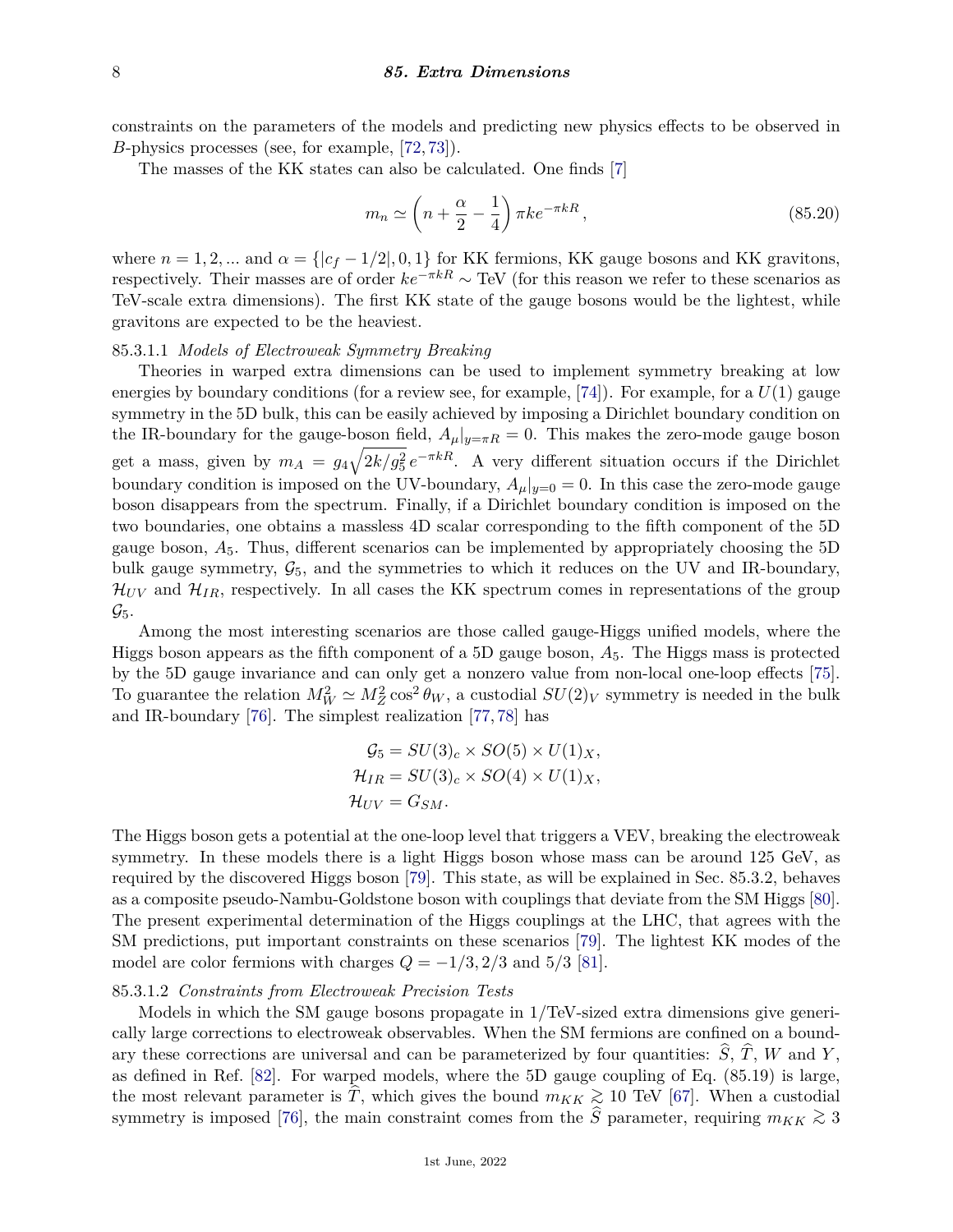TeV, independent of the value of  $g_5$ . Corrections to the  $Zb_L\bar{b}_L$  coupling can also be important [\[67\]](#page-13-10), especially in warped models for electroweak symmetry breaking as the ones described above.

## 85.3.1.3 *Kaluza-Klein Searches*

The main prediction of 1/TeV-sized extra dimensions is the presence of a discretized KK spectrum, with masses around the TeV scale, associated with the SM fields that propagate in the extra dimension.

In the RS model [\[3\]](#page-11-2), only gravity propagates in the 5D bulk. Experimental searches have been performed for the lightest KK graviton through its decay to a variety of SM particle-antiparticle pairs. The results are usually interpreted in the plane of the dimensionless coupling *k/M<sup>P</sup>* versus  $m_1$ , where  $M_P$  is the reduced Planck mass defined previously and  $m_1$  is the mass of the lightest KK excitation of the graviton. Since the AdS curvature ∼ *k* cannot exceed the cut-off scale of the model, which is estimated to be  $\ell_5^{1/3} M_5$  [\[38\]](#page-12-21), one must demand  $k \ll$ √  $\overline{2\ell_5}M_P \simeq 40M_P.$ 

The most stringent limits currently arise from LHC searches for resonances in the dilepton and diphoton final states, using 13 TeV collisions. Best sensitivities are obtained in the *γγ* final state, which is quite powerful since it has a branching fraction twice that of any individual lepton flavor. The CMS analysis [\[41\]](#page-12-24) of 36 fb<sup>-1</sup>of 13 TeV data excludes KK gravitons below 2.3 to 4.6 TeV, depending on the value of the coupling  $k/M_P$ , which is varied between 0.01 and 0.2, while ATLAS [\[83\]](#page-13-26) uses the full 139 fb<sup>-1</sup>and provides a lower limit on the KK graviton mass of 4.6 TeV for the coupling parameter 0.1. The CMS [\[42\]](#page-12-25) dilepton analyses, combining results from the *ee* and  $\mu\mu$  channels, exclude KK gravitons with masses 2.47–4.78 TeV for  $k/M_P$  values of 0.01–0.1. The ATLAS [\[84\]](#page-13-27) analysis of 139 fb<sup>-1</sup>of Run 2 data does not include a RS KK graviton interpretation of the results. Less stringent limits on the KK graviton mass can be derived from analyses of the dijet [\[85,](#page-13-28) [86\]](#page-13-29), *HH* [\[87–](#page-13-30)[90\]](#page-13-31), and *V V* [\[91–](#page-14-0)[94\]](#page-14-1) final states, where *V* can represent either a *W* or *Z* boson.

In warped extra-dimensional models in which the SM fields propagate in the 5D bulk, the couplings of the KK graviton to  $ee/\mu\mu/\gamma\gamma$  are suppressed [\[95\]](#page-14-2), and the above bounds do not apply. Furthermore, the KK graviton is the heaviest KK state (see Eq. (85.20)), and therefore experimental searches for KK gauge bosons and fermions are more appropriate discovery channels in these scenarios. For the scenarios discussed above in which only the Higgs boson and the top quark are localized close to the IR-boundary, the KK gauge bosons mainly decay into top quarks, longitudinal  $W/Z$  bosons, and Higgs bosons. Couplings to light SM fermions are suppressed by a factor  $g/\sqrt{g_5^2k} \sim 0.2$  [\[7\]](#page-11-6) for the value of Eq. (85.19) that is considered from now on. Searches have been made for evidence of the lightest KK excitation of the gluon, through its decay to  $t\bar{t}$  pairs. The searches take into account the natural KK gluon width, which is typically ∼ 15% of its mass. The decay of a heavy particle to  $t\bar{t}$  would tend to produce highly boosted top (anti-)quarks in the final state. Products of the subsequent top decays would therefore tend to be close to each other in the detector. In the case of  $t \to Wb \to jjb$  decays, the three jets could overlap with one another and not be individually reconstructed with the standard jet algorithms, while  $t \to Wb \to \ell \nu b$  decays could result in the lepton failing standard isolation requirements due to its proximity to the *b*-jet; in both cases, the efficiency for properly reconstructing the final state would fall as the mass of the original particle increases. To avoid the loss in sensitivity which would result, a number of techniques, known generally as "top quark tagging" [\[96,](#page-14-3) [97\]](#page-14-4), have been developed to reconstruct and identify highly boosted top quarks, for example by using a single "wide" jet to contain all the decay products of a hadronic top decay. The large backgrounds from QCD jets can then be reduced by requiring the "jet mass" be consistent with that of a top quark, and also by examining the substructure of the wide jet for indication that it resulted from the hadronic decay of a top quark. These techniques are key to extending to very high masses the range of accessible resonances decaying to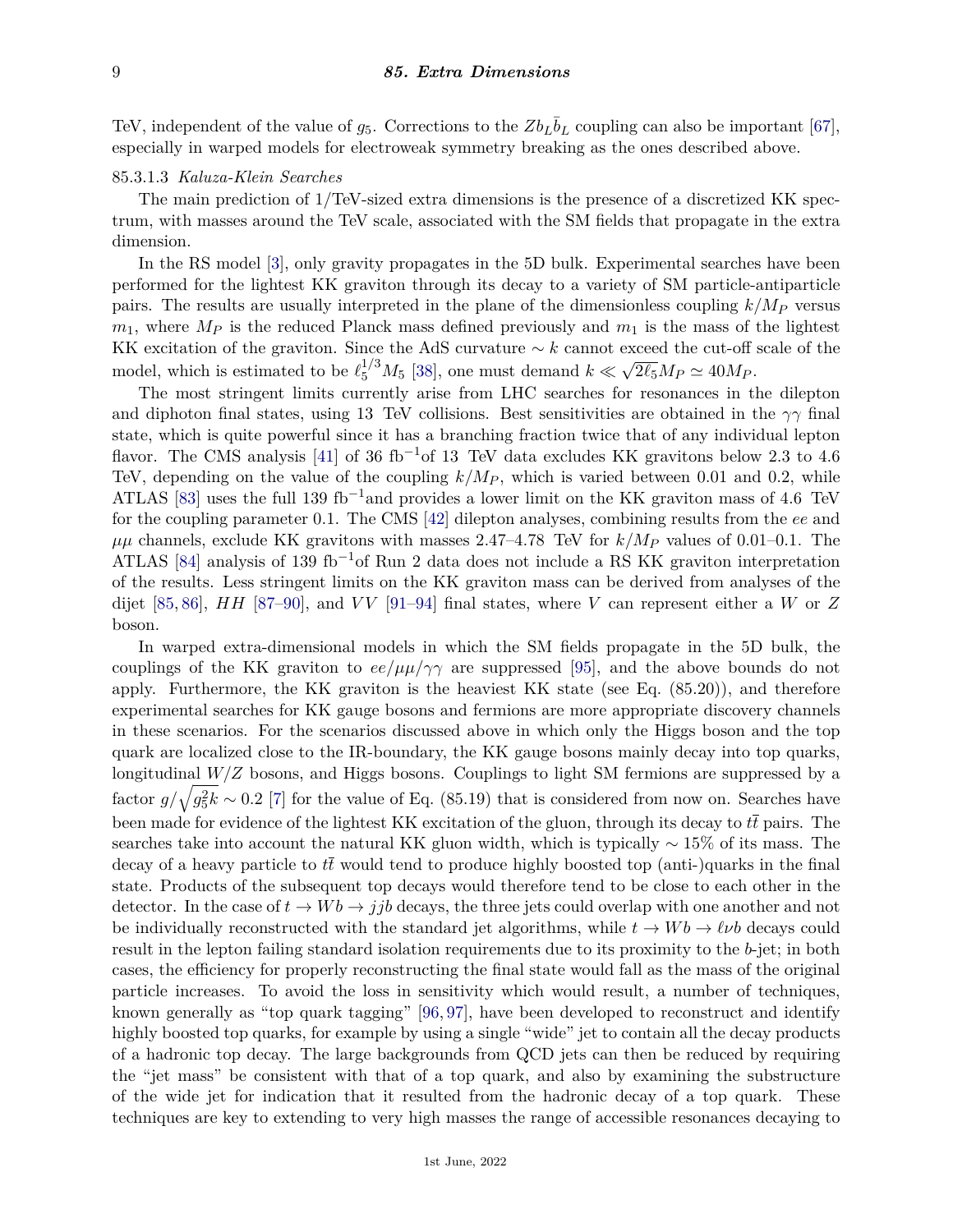$t\bar{t}$  pairs. The ATLAS search in 139 fb<sup>-1</sup>of Run 2 data [\[98\]](#page-14-5) does not provide a KK interpretation. Dedicated analysis from CMS [\[99\]](#page-14-6) of 36 fb<sup>-1</sup> of 13 TeV data combines di-lepton, lepton-plus-jet, and all-hadronic  $t\bar{t}$  decays and excludes KK gluons with masses below 4.55 TeV. ATLAS uses all-hadronic [\[100\]](#page-14-7) and lepton-plus-jet [\[101\]](#page-14-8) final states to exclude KK gluons up to 3.4 and 3.8 TeV respectively with  $36fb^{-1}$ of 13 TeV data. The results are not directly comparable between the two LHC experiments, since they employ in their respective analyses different implementations of the theoretical model. For masses between 3 and 5 TeV, the cross-section limits are around 20 fb for CMS analysis of 36 fb<sup>-1</sup>and 30 fb (4 fb) for ATLAS analyses of 36 (139) fb<sup>-1</sup>.

A gauge boson KK excitation could be also sought through its decay to longitudinal *W/Z* bosons. Recent analyses from ATLAS [\[102\]](#page-14-9) (and CMS [\[103\]](#page-14-10)) with 139 (137) fb<sup>-1</sup>of 13 TeV data searching for heavy vector resonances decaying to a *W* or *Z* boson and a Higgs in the  $q\bar{q}b\bar{b}$  final state have set a lower limit on the mass of these KK of 3.2  $(3.7)$  TeV (warped models are equivalent to the Model B considered in the analyses with  $g_V \sim g_5\sqrt{k}$ ). The decay to a pair of intermediate vector bosons has also been exploited to search for KK gravitons in models in which the SM fields propagate in the 5D bulk. The analyses typically reconstruct hadronic *W/Z* decays using variants of the boosted techniques mentioned previously. An ATLAS analysis [\[104\]](#page-14-11) combines leptonic and hadronic final states from the KK graviton decay  $G^* \to VV$ , where *V* can represent either a *W* or *Z* boson, exclude KK gravitons with masses below 2.3 TeV, for a value of  $k/M_P = 1$ . CMS *V V* analysis [\[105\]](#page-14-12) also provides cross section limits in the context of bulk gravitons; however, a maximum value of  $k/M_P = 0.5$  is presented, for which no mass exclusion is possible using the  $36~{\rm fb^{-1}of}$ 13 TeV data.

The lightest KK states are, in certain models, the partners of the top quark. For example, in 5D composite Higgs models these are colored states with charges *Q* = −1*/*3*,* 2*/*3 and 5*/*3 (arising from  $SU(2)_L$  doublets with  $Y = 7/6, 1/6$ , and masses expected to be below the TeV [\[81\]](#page-13-24). They can be either singly or pair-produced, and mainly decay into a combination of *W/Z* with top/bottom quarks [\[106–](#page-14-13)[109\]](#page-14-14). An exhaustive review of these searches can be found in Ref. [\[110\]](#page-14-15). Of particular note, the  $Q = 5/3$  state decays mainly into  $W^+t \to W^+W^+b$ , giving a very clean signature of a pair of same-sign leptons in the final state. An analysis by ATLAS [\[111\]](#page-14-16) searching in the leptonplus-jets final state for evidence of pair production of the *Q* = 5*/*3 state provides a lower mass limit of 1.25 TeV. A CMS analysis [\[112\]](#page-14-17) searching for pair production of the *Q* = 5*/*3 state using both lepton-plus-jets and same sign lepton final states excludes masses below 1.3 TeV. Both LHC experiments have searched for pair production of vector-like quarks *T* and *B* of charges *Q* = 2*/*3 and  $-1/3$  respectively, assuming the allowable decays are  $T \to Wb/Zt/Ht$  and  $B \to Wt/Zb/Hb$ . In each case, it is assumed the branching fractions of the three decay modes sum to unity, but the individual branching fractions, which are model-dependent, are allowed to vary within this constraint. Both ATLAS [\[113\]](#page-14-18) and CMS [\[114\]](#page-14-19) obtain lower limits on the mass of the *T* and *B* vector-like quarks up to 1.5 TeV.

Recent analyses from ATLAS [\[115\]](#page-14-20) and CMS [\[116\]](#page-14-21) also search for a single top partner production, the cross section for which is model-dependent [\[117\]](#page-14-22) but does not carry the kinematic penalty for producing two heavy objects.

## **85.3.2** *Connection with Strongly Coupled Models via the AdS/CFT Correspondence*

The AdS/CFT correspondence [\[8\]](#page-11-7) provides a connection between warped extra-dimensional models and strongly-coupled theories in ordinary 4D. Although the exact connection is only known for certain cases, the AdS/CFT techniques have been very useful to obtain, at the qualitative level, a 4D holographic description of the various phenomena in warped extra-dimensional models [\[11\]](#page-11-9).

The connection goes as follows. The physics of the bulk  $AdS_5$  models can be interpreted as that of a 4D conformal field theory (CFT) which is strongly coupled. The extra-dimensional coordinate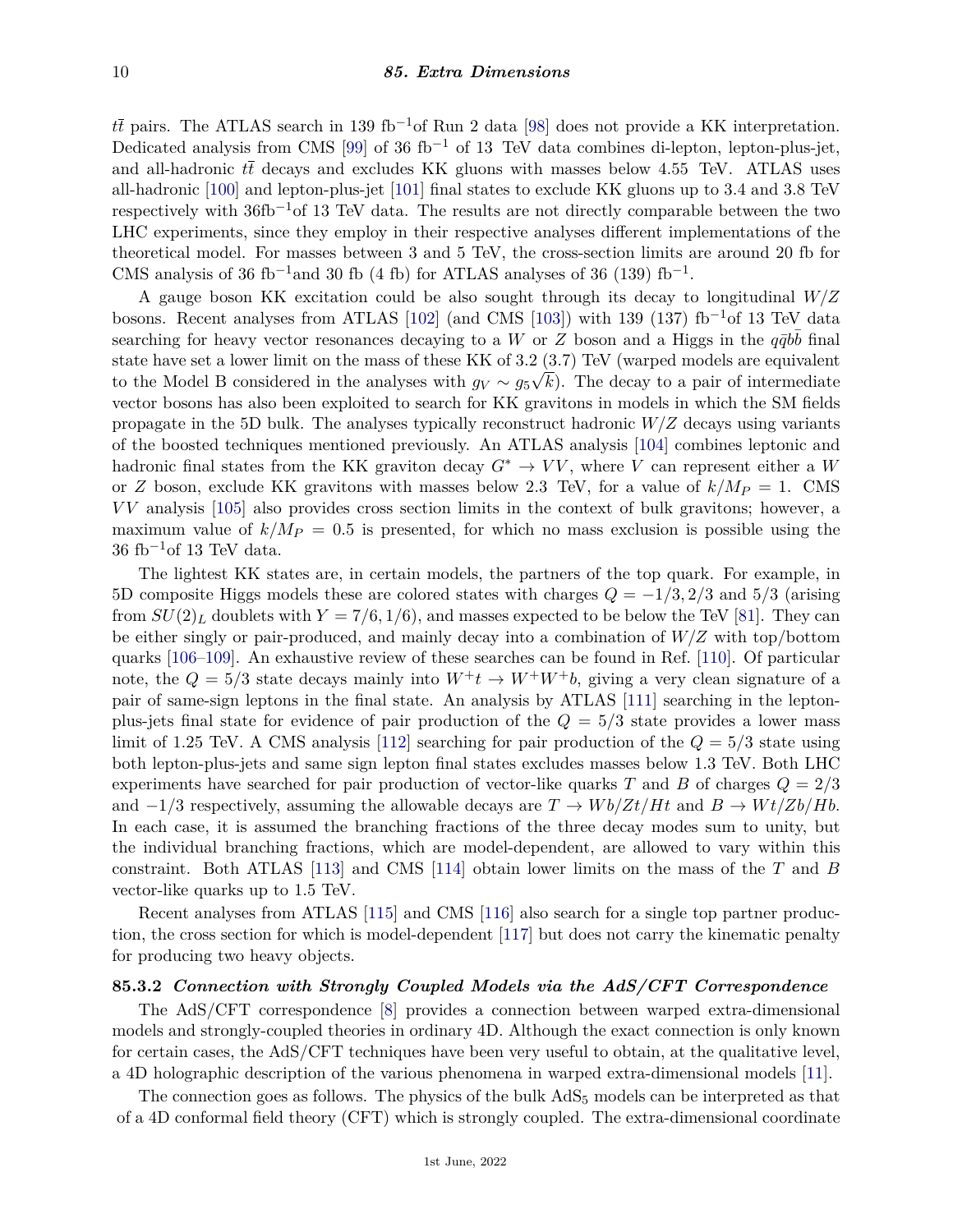*y* plays the role of the renormalization scale  $\mu$  of the CFT by means of the identification  $\mu \equiv ke^{-ky}$ . Therefore the UV-boundary corresponds in the CFT to a UV cut-off scale at  $A_{UV} = k \sim M_P$ , breaking explicitly conformal invariance, while the IR-boundary can be interpreted as a spontaneous breaking of the conformal symmetry at energies *ke*−*kπR* ∼ TeV. Fields localized on the UV-boundary are elementary fields external to the CFT, while fields localized on the IR-boundary and KK states corresponds to composite resonances of the CFT. Furthermore, local gauge symmetries in the 5D models,  $\mathcal{G}_5$ , correspond to global symmetries of the CFT, while the UV-boundary symmetry can be interpreted as a gauging of the subgroup  $\mathcal{H}_{UV}$  of  $\mathcal{G}_5$  in the CFT. Breaking gauge symmetries by IRboundary conditions corresponds to the spontaneous breaking  $\mathcal{G}_5 \to \mathcal{H}_{IR}$  in the CFT at energies ∼ *ke*−*kπR*. Using this correspondence one can easily derive the 4D massless spectrum of the compactified AdS<sub>5</sub> models. One also has the identification  $k^3/M_5^3 \approx 16\pi^2/N^2$  and  $g_5^2 k \approx 16\pi^2/N^r$  $(r = 1 \text{ or } 2 \text{ for CFT fields in the fundamental or adjoint representation of the gauge group), where$ *N* plays the role of the number of colors of the CFT. Therefore the weak-coupling limit in  $AdS_5$ corresponds to a large-*N* expansion in the CFT.

Following the above AdS/CFT dictionary one can understand the RS solution to the hierarchy problem from a 4D viewpoint. The equivalent 4D model is a CFT with a TeV mass gap and a Higgs boson emerging as a composite state. In the particular case where the Higgs is the fifthcomponent of the gauge-boson, *A*<sup>5</sup> [\[118\]](#page-14-23), this corresponds to models, similar to those proposed in Ref. [\[119,](#page-14-24) [120\]](#page-14-25), where the Higgs is a composite pseudo-Nambu-Goldstone boson arising from the spontaneous breaking  $\mathcal{G}_5 \to \mathcal{H}_{IR}$  in the CFT. The AdS/CFT dictionary tells us that KK states must behave as composite resonances. For example, if the SM gauge bosons propagate in the 5D bulk, the lowest KK  $SU(2)_L$ -gauge boson must have properties similar to those of the Techni-rho  $\rho_T$  [\[110\]](#page-14-15) with a coupling to longitudinal *W/Z* bosons given by  $g_5\sqrt{k} \approx g_{\rho_T}$ , while the coupling to elementary fermions is  $g^2/\sqrt{g_5^2k} \approx g^2F_{\rho_T}/M_{\rho_T}$ .

Fermions in compactified AdS<sub>5</sub> also have a simple 4D holographic interpretation. The 4D massless mode described in Sec. 85.3.1 corresponds to an external fermion  $\psi_i$  linearly coupled to a fermionic CFT operator  $\mathcal{O}_i$ :  $\mathcal{L}_{int} = \lambda_i \bar{\psi}_i \mathcal{O}_i + h.c.$ . The dimension of the operator  $\mathcal{O}_i$  is related to the 5D fermion mass according to  $Dim[*O<sub>i</sub>*] = |*c<sub>f</sub>* + 1/2| - 1$ . Therefore, by varying  $c_f$  one varies  $\text{Dim}[\mathcal{O}_i]$ , making the coupling  $\lambda_i$  irrelevant  $(c_f > 1/2)$ , marginal  $(c_f = 1/2)$  or relevant  $(c_f < 1/2)$ . When irrelevant, the coupling is exponentially suppressed at low energies, and then the coupling of  $\psi_i$  to the CFT (and eventually to the composite Higgs) is very small. When relevant, the coupling grows in the IR and become as large as  $g_5$  (in units of  $k$ ), meaning that the fermion is as strongly coupled as the CFT states [\[77\]](#page-13-20). In this latter case  $\psi_i$  behaves as a composite fermion.

#### **85.3.3** *Flat Extra Dimensions*

Models with quantum gravity at the TeV scale, as in the ADD scenario, can have extra (flat) dimensions of 1/TeV size, as happens in string scenarios (see, for example, [\[121\]](#page-14-26)). All SM fields may propagate in these extra dimensions, leading to the possibility of observing their corresponding KK states.

A simple example is to assume that the SM gauge bosons propagate in a flat five-dimensional orbifold *S* <sup>1</sup>*/Z*<sup>2</sup> of radius *R*, with the fermions localized on a 4D boundary. The KK gauge bosons behave as sequential SM gauge bosons with a coupling to fermions enhanced by a factor  $\sqrt{2}$  [\[121\]](#page-14-26). The experimental limits on such sequential gauge bosons could therefore be recast as limits on KK gauge bosons. Such an interpretation of the ATLAS 7 TeV dilepton analysis [\[122\]](#page-14-27) yielded the bound 1*/R >* 4*.*16 TeV, while a CMS 8 TeV search with a lepton and missing transverse energy in the final state [\[123\]](#page-14-28) give  $1/R > 3.4$  TeV. Indirect bounds from LEP2 require however  $1/R \gtrsim 6$  TeV [\[82,](#page-13-25)[124\]](#page-14-29), a bound that can considerably improve in the future by high-energy measurements of the dilepton invariant mass spectrum from Drell-Yan processes at the LHC [\[125\]](#page-14-30). More recent LHC limits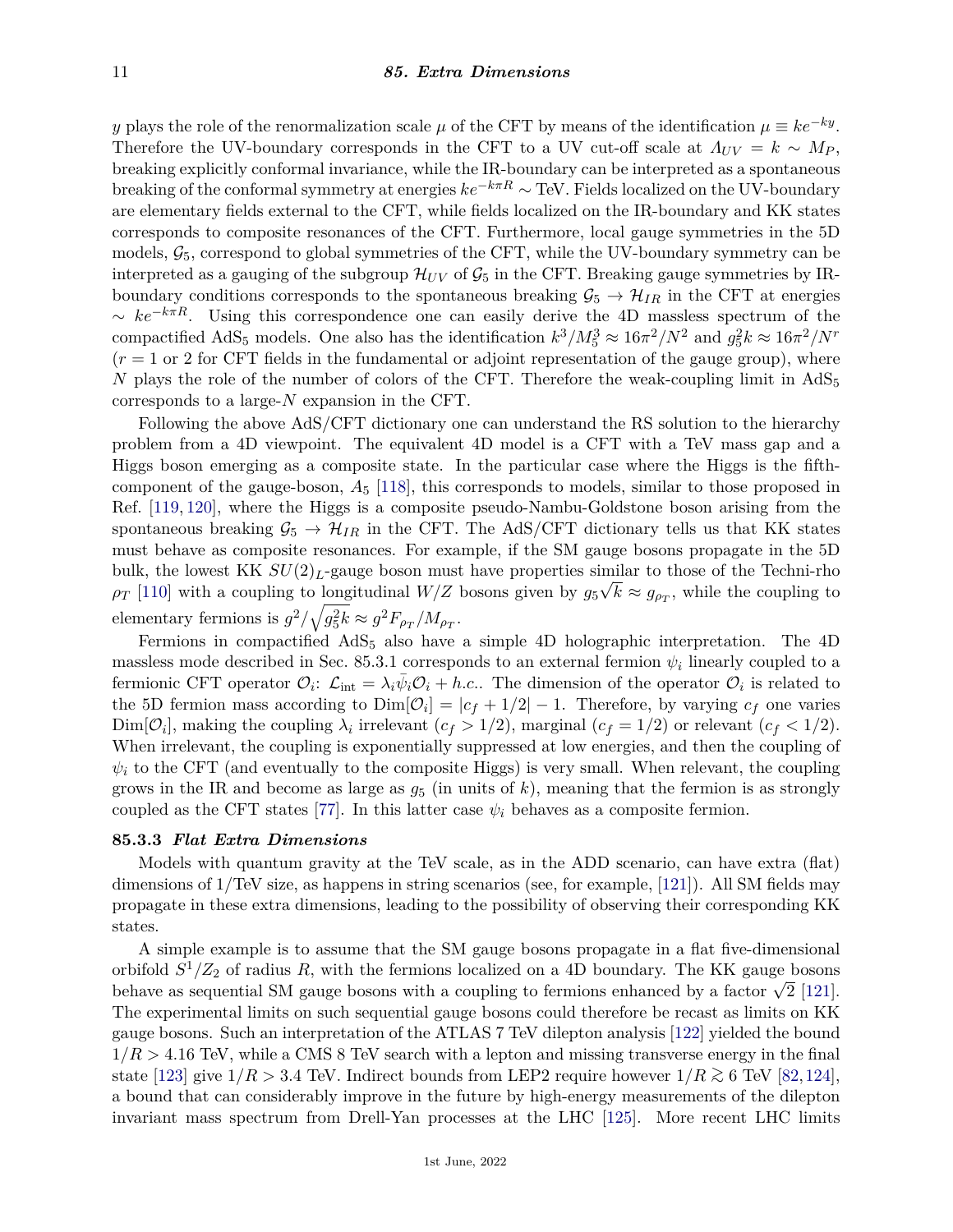on leptonically decaying gauge bosons [\[84,](#page-13-27) [126–](#page-14-31)[129\]](#page-15-0) are not interpreted as bounds on 1*/R* by the collaborations, but the published results allow for independent derivation of such bounds.

An alternative scenario, known as Universal Extra Dimensions (UED) [\[130\]](#page-15-1) (for a review see, for example, [\[131\]](#page-15-2)), assumes that all SM fields propagate universally in a flat orbifold *S* <sup>1</sup>*/Z*<sup>2</sup> with an extra *Z*<sup>2</sup> parity, called KK-parity, that interchanges the two boundaries. In this case, the lowest KK state is stable and is a Dark Matter candidate. At colliders, the KK particles would have to be created in pairs, and would then cascade decay to the lightest KK particle, which would be stable and escape detection. The UED mass-spectrum depends not only on the extra-dimensional radius *R*, but also on the cut-off of the 5D theory *Λ*, since quantum corrections sensitive to *ΛR* induce mass-splittings between the KK states. Experimental signatures, such as jets or leptons and  $\not\!\!E_T$ , would be similar to those of typical *R*-parity conserving SUSY searches. An interpretation of the recent LHC experimental SUSY searches for UED models has been presented in Refs. [\[132,](#page-15-3)[133\]](#page-15-4). A lower bound  $1/R > 1.4 - 1.5$  TeV was derived for AR in the range  $5 - 35$  [\[132\]](#page-15-3). A recent analysis is given in Ref. [\[134\]](#page-15-5) where it is shown that the minimal UED model is ruled out when LHC data is combined with Dark Matter relic density data. Extensions to the minimal UED model where boundary terms are included can however be compatible with experiments [\[134\]](#page-15-5).

Finally, realistic models of electroweak symmetry breaking can also be constructed with flat extra spatial dimensions, similarly to those in the warped case, requiring, however, the presence of sizeable boundary kinetic terms [\[135\]](#page-15-6). There is also the possibility of breaking supersymmetry by boundary conditions [\[136\]](#page-15-7). Models of this type could explain naturally the presence of a Higgs boson lighter than  $M_D \sim \text{TeV}$  (see, for example, [\[137](#page-15-8)[–139\]](#page-15-9)).

## <span id="page-11-0"></span>*References*

- [1] For a comprehensive collection of the original papers see, "Modern Kaluza-Klein Theories", edited by T. Appelquist *et al.*, Addison-Wesley (1987).
- <span id="page-11-1"></span>[2] N. Arkani-Hamed, S. Dimopoulos and G. Dvali, [Phys. Lett.](http://doi.org/10.1016/S0370-2693(98)00466-3) **[B429](http://doi.org/10.1016/S0370-2693(98)00466-3)**, 263 (1998), [\[hep](https://arxiv.org/abs/hep-ph/9803315)[ph/9803315\].](https://arxiv.org/abs/hep-ph/9803315)
- <span id="page-11-2"></span>[3] L. Randall and R. Sundrum, [Phys. Rev. Lett.](http://doi.org/10.1103/PhysRevLett.83.3370) **83**[, 3370](http://doi.org/10.1103/PhysRevLett.83.3370) (1999), [\[hep-ph/9905221\].](https://arxiv.org/abs/hep-ph/9905221)
- <span id="page-11-3"></span>[4] H. Davoudiasl, J. L. Hewett and T. G. Rizzo, [Phys. Lett.](http://doi.org/10.1016/S0370-2693(99)01430-6) **[B473](http://doi.org/10.1016/S0370-2693(99)01430-6)**, 43 (2000), [\[hep-ph/9911262\].](https://arxiv.org/abs/hep-ph/9911262)
- <span id="page-11-5"></span><span id="page-11-4"></span>[5] A. Pomarol, [Phys. Lett.](http://doi.org/10.1016/S0370-2693(00)00737-1) **[B486](http://doi.org/10.1016/S0370-2693(00)00737-1)**, 153 (2000), [\[hep-ph/9911294\].](https://arxiv.org/abs/hep-ph/9911294)
- [6] S. Chang *et al.*, [Phys. Rev.](http://doi.org/10.1103/PhysRevD.62.084025) **D62**[, 084025](http://doi.org/10.1103/PhysRevD.62.084025) (2000), [\[hep-ph/9912498\].](https://arxiv.org/abs/hep-ph/9912498)
- <span id="page-11-7"></span><span id="page-11-6"></span>[7] T. Gherghetta and A. Pomarol, [Nucl. Phys.](http://doi.org/10.1016/S0550-3213(00)00392-8) **[B586](http://doi.org/10.1016/S0550-3213(00)00392-8)**, 141 (2000), [\[hep-ph/0003129\].](https://arxiv.org/abs/hep-ph/0003129)
- [8] J. M. Maldacena, [Int. J. Theor. Phys.](http://doi.org/10.1023/A:1026654312961) **38**[, 1113](http://doi.org/10.1023/A:1026654312961) (1999), [Adv. Theor. Math. Phys.2,231(1998)], [\[hep-th/9711200\].](https://arxiv.org/abs/hep-th/9711200)
- [9] E. Witten, [Adv. Theor. Math. Phys.](http://doi.org/10.4310/ATMP.1998.v2.n2.a2) **2**[, 253](http://doi.org/10.4310/ATMP.1998.v2.n2.a2) (1998), [\[hep-th/9802150\].](https://arxiv.org/abs/hep-th/9802150)
- <span id="page-11-8"></span>[10] S. S. Gubser, I. R. Klebanov and A. M. Polyakov, [Phys. Lett.](http://doi.org/10.1016/S0370-2693(98)00377-3) **[B428](http://doi.org/10.1016/S0370-2693(98)00377-3)**, 105 (1998), [\[hep](https://arxiv.org/abs/hep-th/9802109)[th/9802109\].](https://arxiv.org/abs/hep-th/9802109)
- <span id="page-11-9"></span>[11] N. Arkani-Hamed, M. Porrati and L. Randall, [JHEP](http://doi.org/10.1088/1126-6708/2001/08/017) **08**[, 017](http://doi.org/10.1088/1126-6708/2001/08/017) (2001), [\[hep-th/0012148\].](https://arxiv.org/abs/hep-th/0012148)
- <span id="page-11-10"></span>[12] ATLAS public results are available on WWW at <https://twiki.cern.ch/twiki/bin/view/AtlasPublic>.
- <span id="page-11-11"></span>[13] CMS public results are available on WWW at <https://cms-results.web.cern.ch/cms-results/public-results/publications>.
- <span id="page-11-12"></span>[14] Z. Chacko, M. A. Luty and E. Ponton, [JHEP](http://doi.org/10.1088/1126-6708/2000/07/036) **07**[, 036](http://doi.org/10.1088/1126-6708/2000/07/036) (2000), [\[hep-ph/9909248\].](https://arxiv.org/abs/hep-ph/9909248)
- <span id="page-11-13"></span>[15] N. Arkani-Hamed, S. Dimopoulos and G. R. Dvali, [Phys. Rev.](http://doi.org/10.1103/PhysRevD.59.086004) **D59**[, 086004](http://doi.org/10.1103/PhysRevD.59.086004) (1999), [\[hep](https://arxiv.org/abs/hep-ph/9807344)[ph/9807344\].](https://arxiv.org/abs/hep-ph/9807344)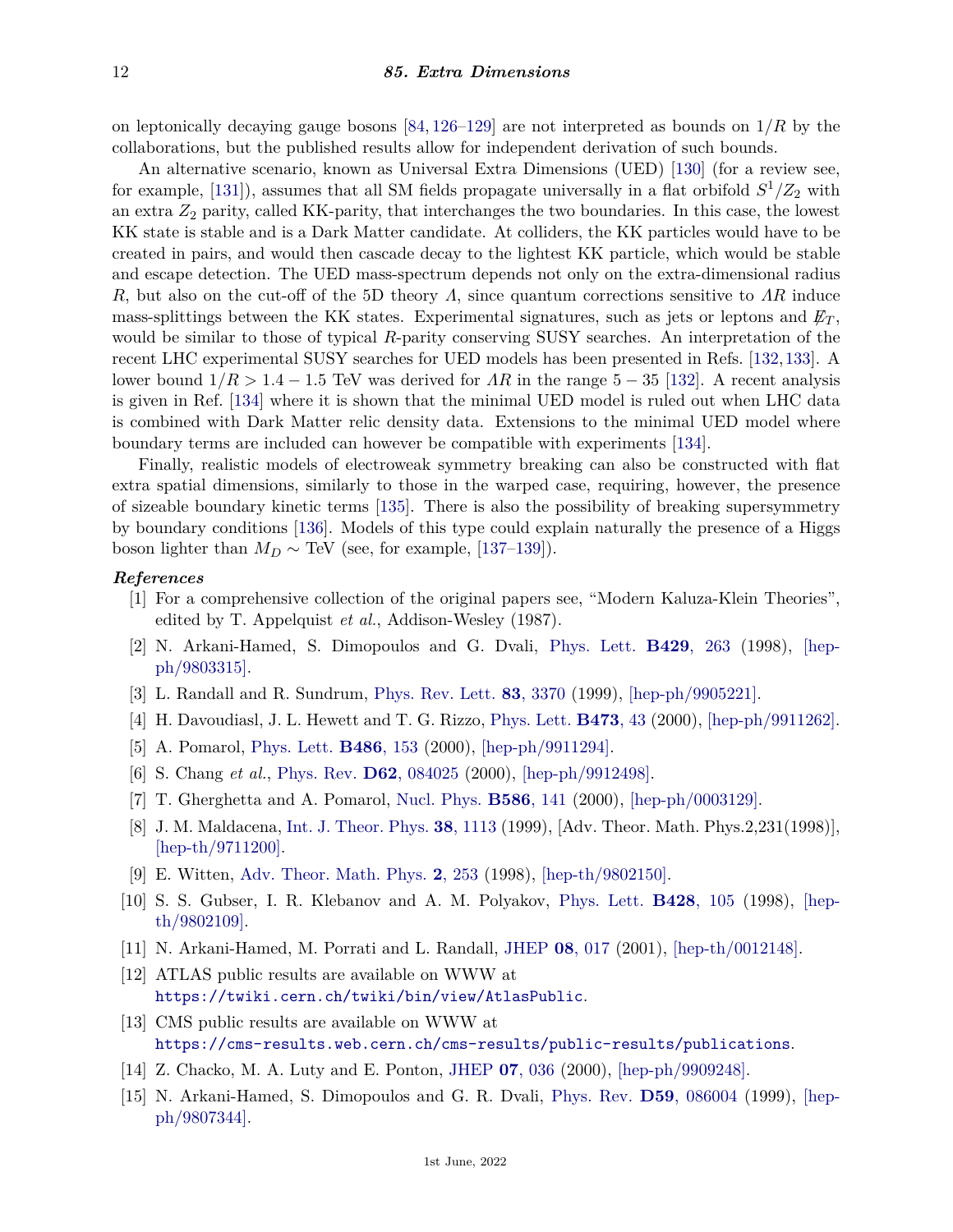- <span id="page-12-0"></span>[16] R. Rattazzi, hep-ph/0607055 (2006); I. Antoniadis, Yellow report CERN-2002-002 (2002).
- <span id="page-12-1"></span>[17] J. D. Lykken, [Phys. Rev.](http://doi.org/10.1103/PhysRevD.54.R3693) **D54**[, R3693](http://doi.org/10.1103/PhysRevD.54.R3693) (1996), [\[hep-th/9603133\].](https://arxiv.org/abs/hep-th/9603133)
- <span id="page-12-2"></span>[18] I. Antoniadis *et al.*, [Phys. Lett.](http://doi.org/10.1016/S0370-2693(98)00860-0) **[B436](http://doi.org/10.1016/S0370-2693(98)00860-0)**, 257 (1998), [\[hep-ph/9804398\].](https://arxiv.org/abs/hep-ph/9804398)
- <span id="page-12-3"></span>[19] G. F. Giudice, R. Rattazzi and J. D. Wells, [Nucl. Phys.](http://doi.org/10.1016/S0550-3213(99)00044-9) **[B544](http://doi.org/10.1016/S0550-3213(99)00044-9)**, 3 (1999), [\[hep-ph/9811291\].](https://arxiv.org/abs/hep-ph/9811291)
- <span id="page-12-4"></span>[20] N. Arkani-Hamed *et al.*, [Phys. Rev.](http://doi.org/10.1103/PhysRevD.62.105002) **D62**[, 105002](http://doi.org/10.1103/PhysRevD.62.105002) (2000), [\[hep-ph/9912453\].](https://arxiv.org/abs/hep-ph/9912453)
- <span id="page-12-5"></span>[21] E. G. Adelberger *et al.*, [Prog. Part. Nucl. Phys.](http://doi.org/10.1016/j.ppnp.2008.08.002) **62**[, 102](http://doi.org/10.1016/j.ppnp.2008.08.002) (2009).
- [22] J. Murata and S. Tanaka, [Class. Quant. Grav.](http://doi.org/10.1088/0264-9381/32/3/033001) **32**[, 3, 033001](http://doi.org/10.1088/0264-9381/32/3/033001) (2015), [\[arXiv:1408.3588\].](https://arxiv.org/abs/1408.3588)
- <span id="page-12-7"></span>[23] W.-H. Tan *et al.*, [Phys. Rev. Lett.](http://doi.org/10.1103/PhysRevLett.116.131101) **116**[, 13, 131101](http://doi.org/10.1103/PhysRevLett.116.131101) (2016).
- <span id="page-12-6"></span>[24] J. G. Lee *et al.*, [Phys. Rev. Lett.](http://doi.org/10.1103/PhysRevLett.124.101101) **124**[, 101101](http://doi.org/10.1103/PhysRevLett.124.101101) (2020), [\[arXiv:2002.11761\].](https://arxiv.org/abs/2002.11761)
- <span id="page-12-8"></span>[25] C. Hanhart *et al.*, [Phys. Lett.](http://doi.org/10.1016/S0370-2693(01)00544-5) **[B509](http://doi.org/10.1016/S0370-2693(01)00544-5)**, 1 (2001), [\[arXiv:astro-ph/0102063\].](https://arxiv.org/abs/astro-ph/0102063)
- <span id="page-12-9"></span>[26] S. Hannestad and G. G. Raffelt, [Phys. Rev.](http://doi.org/10.1103/PhysRevD.69.029901) **D67**[, 125008](http://doi.org/10.1103/PhysRevD.69.029901) (2003), [Erratum: Phys. Rev.D69,029901(2004)], [\[hep-ph/0304029\].](https://arxiv.org/abs/hep-ph/0304029)
- <span id="page-12-10"></span>[27] L. J. Hall and D. Tucker-Smith, [Phys. Rev.](http://doi.org/10.1103/PhysRevD.60.085008) **D60**[, 085008](http://doi.org/10.1103/PhysRevD.60.085008) (1999), [\[hep-ph/9904267\].](https://arxiv.org/abs/hep-ph/9904267)
- <span id="page-12-11"></span>[28] E. A. Mirabelli, M. Perelstein and M. E. Peskin, [Phys. Rev. Lett.](http://doi.org/10.1103/PhysRevLett.82.2236) **82**[, 2236](http://doi.org/10.1103/PhysRevLett.82.2236) (1999), [\[hep](https://arxiv.org/abs/hep-ph/9811337)[ph/9811337\].](https://arxiv.org/abs/hep-ph/9811337)
- <span id="page-12-12"></span>[29] T. Han, J. D. Lykken and R.-J. Zhang, [Phys. Rev.](http://doi.org/10.1103/PhysRevD.59.105006) **D59**[, 105006](http://doi.org/10.1103/PhysRevD.59.105006) (1999), [\[hep-ph/9811350\].](https://arxiv.org/abs/hep-ph/9811350)
- <span id="page-12-13"></span>[30] G. AaD *et al.* (ATLAS), [Phys. Rev. D](http://doi.org/10.1103/PhysRevD.103.112006) **103**[, 112006](http://doi.org/10.1103/PhysRevD.103.112006) (2021), [\[arXiv:2102.10874\].](https://arxiv.org/abs/2102.10874)
- <span id="page-12-14"></span>[31] A. Tumasyan *et al.* (CMS) (2021), [\[arXiv:2107.13021\].](https://arxiv.org/abs/2107.13021)
- <span id="page-12-15"></span>[32] A. M. Sirunyan *et al.* (CMS), [JHEP](http://doi.org/10.1007/JHEP02(2019)074) **02**[, 074](http://doi.org/10.1007/JHEP02(2019)074) (2019), [\[arXiv:1810.00196\].](https://arxiv.org/abs/1810.00196)
- <span id="page-12-16"></span>[33] G. Aad *et al.* (ATLAS), [JHEP](http://doi.org/10.1007/JHEP02(2021)226) **02**[, 226](http://doi.org/10.1007/JHEP02(2021)226) (2021), [\[arXiv:2011.05259\].](https://arxiv.org/abs/2011.05259)
- <span id="page-12-17"></span>[34] S. Cullen, M. Perelstein and M. E. Peskin, [Phys. Rev.](http://doi.org/10.1103/PhysRevD.62.055012) **D62**[, 055012](http://doi.org/10.1103/PhysRevD.62.055012) (2000), [\[hep-ph/0001166\].](https://arxiv.org/abs/hep-ph/0001166)
- <span id="page-12-18"></span>[35] A. M. Sirunyan *et al.* (CMS), [JHEP](http://doi.org/10.1007/JHEP05(2020)033) **05**[, 033](http://doi.org/10.1007/JHEP05(2020)033) (2020), [\[arXiv:1911.03947\].](https://arxiv.org/abs/1911.03947)
- <span id="page-12-19"></span>[36] G. Aad *et al.* (ATLAS), [JHEP](http://doi.org/10.1007/JHEP03(2020)145) **03**[, 145](http://doi.org/10.1007/JHEP03(2020)145) (2020), [\[arXiv:1910.08447\].](https://arxiv.org/abs/1910.08447)
- <span id="page-12-20"></span>[37] J. L. Hewett, [Phys. Rev. Lett.](http://doi.org/10.1103/PhysRevLett.82.4765) **82**[, 4765](http://doi.org/10.1103/PhysRevLett.82.4765) (1999), [\[hep-ph/9811356\].](https://arxiv.org/abs/hep-ph/9811356)
- <span id="page-12-21"></span>[38] G. F. Giudice and A. Strumia, [Nucl. Phys.](http://doi.org/10.1016/S0550-3213(03)00404-8) **[B663](http://doi.org/10.1016/S0550-3213(03)00404-8)**, 377 (2003), [\[hep-ph/0301232\].](https://arxiv.org/abs/hep-ph/0301232)
- <span id="page-12-22"></span>[39] A. M. Sirunyan *et al.* (CMS), [Eur. Phys. J.](http://doi.org/10.1140/epjc/s10052-018-6242-x) **C78**[, 9, 789](http://doi.org/10.1140/epjc/s10052-018-6242-x) (2018), [\[arXiv:1803.08030\].](https://arxiv.org/abs/1803.08030)
- <span id="page-12-23"></span>[40] M. Aaboud *et al.* (ATLAS), [Phys. Lett.](http://doi.org/10.1016/j.physletb.2017.10.039) **[B775](http://doi.org/10.1016/j.physletb.2017.10.039)**, 105 (2017), [\[arXiv:1707.04147\].](https://arxiv.org/abs/1707.04147)
- <span id="page-12-24"></span>[41] A. M. Sirunyan *et al.* (CMS), [Phys. Rev.](http://doi.org/10.1103/PhysRevD.98.092001) **D98**[, 9, 092001](http://doi.org/10.1103/PhysRevD.98.092001) (2018), [\[arXiv:1809.00327\].](https://arxiv.org/abs/1809.00327)
- <span id="page-12-25"></span>[42] A. M. Sirunyan *et al.*, [JHEP](http://doi.org/10.1007/jhep07(2021)208) **[07](http://doi.org/10.1007/jhep07(2021)208)**, 7 (2021), [\[arXiv:2103.02708\].](https://arxiv.org/abs/2103.02708)
- <span id="page-12-26"></span>[43] G. Aad *et al.*, [JHEP](http://doi.org/10.1007/jhep11(2020)005) **11**[, 005](http://doi.org/10.1007/jhep11(2020)005) (2020), [\[arXiv:2006.12946\].](https://arxiv.org/abs/2006.12946)
- <span id="page-12-27"></span>[44] S. B. Giddings and S. D. Thomas, [Phys. Rev.](http://doi.org/10.1103/PhysRevD.65.056010) **D65**[, 056010](http://doi.org/10.1103/PhysRevD.65.056010) (2002), [\[hep-ph/0106219\].](https://arxiv.org/abs/hep-ph/0106219)
- <span id="page-12-28"></span>[45] S. Dimopoulos and G. L. Landsberg, [Phys. Rev. Lett.](http://doi.org/10.1103/PhysRevLett.87.161602) **87**[, 161602](http://doi.org/10.1103/PhysRevLett.87.161602) (2001), [\[hep-ph/0106295\].](https://arxiv.org/abs/hep-ph/0106295)
- <span id="page-12-29"></span>[46] P. Kanti, [Int. J. Mod. Phys.](http://doi.org/10.1142/S0217751X04018324) **A19**[, 4899](http://doi.org/10.1142/S0217751X04018324) (2004), [\[hep-ph/0402168\].](https://arxiv.org/abs/hep-ph/0402168)
- <span id="page-12-31"></span><span id="page-12-30"></span>[47] R. C. Myers and M. J. Perry, [Annals Phys.](http://doi.org/10.1016/0003-4916(86)90186-7) **172**[, 304](http://doi.org/10.1016/0003-4916(86)90186-7) (1986).
- [48] A. M. Sirunyan *et al.* (CMS), [JHEP](http://doi.org/10.1007/JHEP11(2018)042) **11**[, 042](http://doi.org/10.1007/JHEP11(2018)042) (2018), [\[arXiv:1805.06013\].](https://arxiv.org/abs/1805.06013)
- <span id="page-12-33"></span><span id="page-12-32"></span>[49] G. Aad *et al.* (ATLAS), [JHEP](http://doi.org/10.1007/JHEP03(2016)026) **03**[, 026](http://doi.org/10.1007/JHEP03(2016)026) (2016), [\[arXiv:1512.02586\].](https://arxiv.org/abs/1512.02586)
- [50] M. Aaboud *et al.* (ATLAS), [Phys. Lett.](http://doi.org/10.1016/j.physletb.2016.07.030) **[B760](http://doi.org/10.1016/j.physletb.2016.07.030)**, 520 (2016), [\[arXiv:1606.02265\].](https://arxiv.org/abs/1606.02265)
- <span id="page-12-34"></span>[51] C. Kilic *et al.*, [Phys. Rev.](http://doi.org/10.1103/PhysRevD.89.016003) **D89**[, 1, 016003](http://doi.org/10.1103/PhysRevD.89.016003) (2014), [\[arXiv:1207.3525\].](https://arxiv.org/abs/1207.3525)
- <span id="page-12-35"></span>[52] V. Khachatryan *et al.* (CMS), [Phys. Rev.](http://doi.org/10.1103/PhysRevD.90.032005) **D90**[, 3, 032005](http://doi.org/10.1103/PhysRevD.90.032005) (2014), [\[arXiv:1405.7653\].](https://arxiv.org/abs/1405.7653)
- <span id="page-12-36"></span>[53] P. Meade and L. Randall, [JHEP](http://doi.org/10.1088/1126-6708/2008/05/003) **05**[, 003](http://doi.org/10.1088/1126-6708/2008/05/003) (2008), [\[arXiv:0708.3017\].](https://arxiv.org/abs/0708.3017)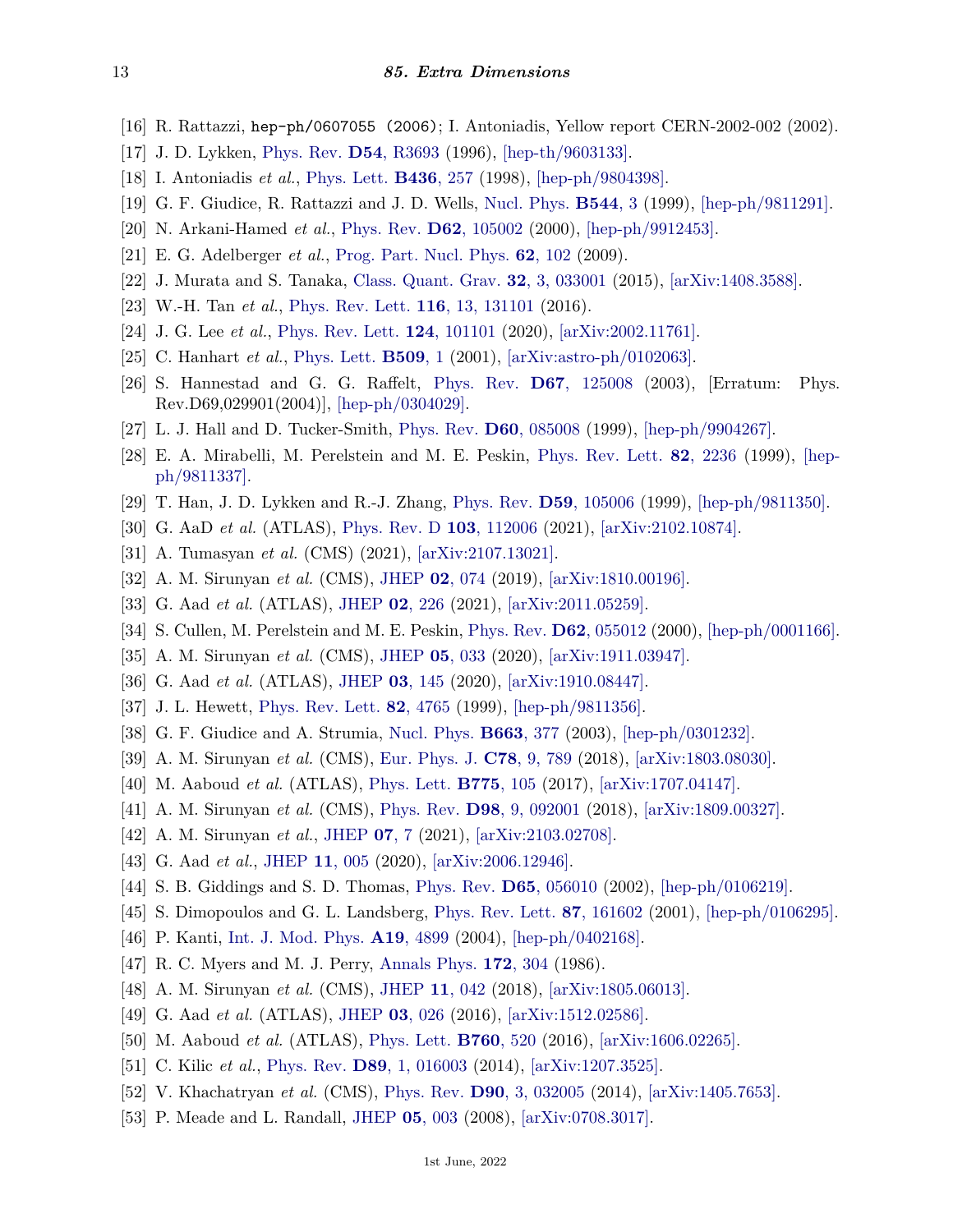- <span id="page-13-0"></span>[54] A. M. Sirunyan *et al.* (CMS), [Phys. Lett.](http://doi.org/10.1016/j.physletb.2017.09.053) **[B774](http://doi.org/10.1016/j.physletb.2017.09.053)**, 279 (2017), [\[arXiv:1705.01403\].](https://arxiv.org/abs/1705.01403)
- <span id="page-13-1"></span>[55] A. M. Sirunyan *et al.* (CMS), [JHEP](http://doi.org/10.1007/JHEP04(2018)073) **04**[, 073](http://doi.org/10.1007/JHEP04(2018)073) (2018), [\[arXiv:1802.01122\].](https://arxiv.org/abs/1802.01122)
- <span id="page-13-2"></span>[56] M. Aaboud *et al.* (ATLAS), [Phys. Rev.](http://doi.org/10.1103/PhysRevD.98.092008) **D98**[, 9, 092008](http://doi.org/10.1103/PhysRevD.98.092008) (2018), [\[arXiv:1807.06573\].](https://arxiv.org/abs/1807.06573)
- <span id="page-13-3"></span>[57] S. Dimopoulos and R. Emparan, [Phys. Lett.](http://doi.org/10.1016/S0370-2693(01)01525-8) **[B526](http://doi.org/10.1016/S0370-2693(01)01525-8)**, 393 (2002), [\[hep-ph/0108060\].](https://arxiv.org/abs/hep-ph/0108060)
- <span id="page-13-4"></span>[58] W. D. Goldberger and M. B. Wise, [Phys. Rev. Lett.](http://doi.org/10.1103/PhysRevLett.83.4922) **83**[, 4922](http://doi.org/10.1103/PhysRevLett.83.4922) (1999), [\[hep-ph/9907447\].](https://arxiv.org/abs/hep-ph/9907447)
- <span id="page-13-5"></span>[59] J. Garriga and A. Pomarol, [Phys. Lett.](http://doi.org/10.1016/S0370-2693(03)00301-0) **[B560](http://doi.org/10.1016/S0370-2693(03)00301-0)**, 91 (2003), [\[hep-th/0212227\].](https://arxiv.org/abs/hep-th/0212227)
- <span id="page-13-6"></span>[60] See talk by R. Rattazzi at Planck 2010, CERN.
- [61] B. Bellazzini *et al.*, [Eur. Phys. J.](http://doi.org/10.1140/epjc/s10052-014-2790-x) **C74**[, 2790](http://doi.org/10.1140/epjc/s10052-014-2790-x) (2014), [\[arXiv:1305.3919\].](https://arxiv.org/abs/1305.3919)
- [62] F. Coradeschi *et al.*, [JHEP](http://doi.org/10.1007/JHEP11(2013)057) **11**[, 057](http://doi.org/10.1007/JHEP11(2013)057) (2013), [\[arXiv:1306.4601\].](https://arxiv.org/abs/1306.4601)
- <span id="page-13-7"></span>[63] E. Megias and O. Pujolas, [JHEP](http://doi.org/10.1007/JHEP08(2014)081) **08**[, 081](http://doi.org/10.1007/JHEP08(2014)081) (2014), [\[arXiv:1401.4998\].](https://arxiv.org/abs/1401.4998)
- <span id="page-13-8"></span>[64] K. Blum *et al.*, [JHEP](http://doi.org/10.1007/JHEP03(2015)099) **03**[, 099](http://doi.org/10.1007/JHEP03(2015)099) (2015), [\[arXiv:1410.1873\].](https://arxiv.org/abs/1410.1873)
- [65] A. Efrati *et al.*, [Phys. Rev.](http://doi.org/10.1103/PhysRevD.91.055034) **D91**[, 5, 055034](http://doi.org/10.1103/PhysRevD.91.055034) (2015), [\[arXiv:1410.2225\].](https://arxiv.org/abs/1410.2225)
- <span id="page-13-9"></span>[66] F. Abu-Ajamieh, J. S. Lee and J. Terning, [JHEP](http://doi.org/10.1007/JHEP10(2018)050) **10**[, 050](http://doi.org/10.1007/JHEP10(2018)050) (2018), [\[arXiv:1711.02697\].](https://arxiv.org/abs/1711.02697)
- <span id="page-13-10"></span>[67] H. Davoudiasl *et al.*, [New J. Phys.](http://doi.org/10.1088/1367-2630/12/7/075011) **12**[, 075011](http://doi.org/10.1088/1367-2630/12/7/075011) (2010), [\[arXiv:0908.1968\].](https://arxiv.org/abs/0908.1968)
- <span id="page-13-11"></span>[68] T. Gherghetta, in "Physics of the large and the small, TASI 09, proceedings of the Theoretical Advanced Study Institute in Elementary Particle Physics, Boulder, Colorado, USA, 1-26 June 2009," 165–232 (2011), [\[arXiv:1008.2570\].](https://arxiv.org/abs/1008.2570)
- <span id="page-13-12"></span>[69] Y. Grossman and M. Neubert, [Phys. Lett.](http://doi.org/10.1016/S0370-2693(00)00054-X) **[B474](http://doi.org/10.1016/S0370-2693(00)00054-X)**, 361 (2000), [\[hep-ph/9912408\].](https://arxiv.org/abs/hep-ph/9912408)
- <span id="page-13-13"></span>[70] S. J. Huber and Q. Shafi, [Phys. Lett.](http://doi.org/10.1016/S0370-2693(00)01399-X) **[B498](http://doi.org/10.1016/S0370-2693(00)01399-X)**, 256 (2001), [\[hep-ph/0010195\].](https://arxiv.org/abs/hep-ph/0010195)
- <span id="page-13-14"></span>[71] A. Delgado, A. Pomarol and M. Quiros, [JHEP](http://doi.org/10.1088/1126-6708/2000/01/030) **01**[, 030](http://doi.org/10.1088/1126-6708/2000/01/030) (2000), [\[hep-ph/9911252\].](https://arxiv.org/abs/hep-ph/9911252)
- <span id="page-13-15"></span>[72] K. Agashe, G. Perez and A. Soni, [Phys. Rev.](http://doi.org/10.1103/PhysRevD.71.016002) **D71**[, 016002](http://doi.org/10.1103/PhysRevD.71.016002) (2005), [\[hep-ph/0408134\].](https://arxiv.org/abs/hep-ph/0408134)
- <span id="page-13-16"></span>[73] M. Bauer *et al.*, [JHEP](http://doi.org/10.1007/JHEP09(2010)017) **09**[, 017](http://doi.org/10.1007/JHEP09(2010)017) (2010), [\[arXiv:0912.1625\].](https://arxiv.org/abs/0912.1625)
- <span id="page-13-17"></span>[74] A. Pomarol, [Int. J. Mod. Phys.](http://doi.org/10.1142/S0217751X09042785) **[A24](http://doi.org/10.1142/S0217751X09042785)**, 61 (2009), [ In *Kane, Gordon (ed.) et al.: Perspectives on LHC physics*, 259 (2008)].
- <span id="page-13-18"></span>[75] Y. Hosotani, [Phys. Lett.](http://doi.org/10.1016/0370-2693(83)90170-3) **[126B](http://doi.org/10.1016/0370-2693(83)90170-3)**, 309 (1983).
- <span id="page-13-19"></span>[76] K. Agashe *et al.*, [JHEP](http://doi.org/10.1088/1126-6708/2003/08/050) **08**[, 050](http://doi.org/10.1088/1126-6708/2003/08/050) (2003), [\[hep-ph/0308036\].](https://arxiv.org/abs/hep-ph/0308036)
- <span id="page-13-21"></span><span id="page-13-20"></span>[77] K. Agashe, R. Contino and A. Pomarol, [Nucl. Phys.](http://doi.org/10.1016/j.nuclphysb.2005.04.035) **[B719](http://doi.org/10.1016/j.nuclphysb.2005.04.035)**, 165 (2005), [\[hep-ph/0412089\].](https://arxiv.org/abs/hep-ph/0412089)
- [78] For a review see, for example, R. Contino, arXiv:1005.4269.
- <span id="page-13-22"></span>[79] See, for example, PDG review of Higgs boson in this *Review*.
- <span id="page-13-23"></span>[80] G. F. Giudice *et al.*, [JHEP](http://doi.org/10.1088/1126-6708/2007/06/045) **06**[, 045](http://doi.org/10.1088/1126-6708/2007/06/045) (2007), [\[hep-ph/0703164\].](https://arxiv.org/abs/hep-ph/0703164)
- <span id="page-13-24"></span>[81] R. Contino, L. Da Rold and A. Pomarol, [Phys. Rev.](http://doi.org/10.1103/PhysRevD.75.055014) **D75**[, 055014](http://doi.org/10.1103/PhysRevD.75.055014) (2007), [\[hep-ph/0612048\].](https://arxiv.org/abs/hep-ph/0612048)
- <span id="page-13-25"></span>[82] R. Barbieri *et al.*, [Nucl. Phys.](http://doi.org/10.1016/j.nuclphysb.2004.10.014) **[B703](http://doi.org/10.1016/j.nuclphysb.2004.10.014)**, 127 (2004), [\[hep-ph/0405040\].](https://arxiv.org/abs/hep-ph/0405040)
- <span id="page-13-26"></span>[83] G. Aad *et al.* (ATLAS) (2021), [\[arXiv:2102.13405\].](https://arxiv.org/abs/2102.13405)
- <span id="page-13-27"></span>[84] G. Aad *et al.* (ATLAS), [Phys. Lett.](http://doi.org/10.1016/j.physletb.2019.07.016) **[B796](http://doi.org/10.1016/j.physletb.2019.07.016)**, 68 (2019), [\[arXiv:1903.06248\].](https://arxiv.org/abs/1903.06248)
- <span id="page-13-28"></span>[85] A. M. Sirunyan *et al.* (CMS), [JHEP](http://doi.org/10.1007/JHEP08(2018)130) **08**[, 130](http://doi.org/10.1007/JHEP08(2018)130) (2018), [\[arXiv:1806.00843\].](https://arxiv.org/abs/1806.00843)
- <span id="page-13-29"></span>[86] G. Aad *et al.* (ATLAS), [Phys. Rev. Lett.](http://doi.org/10.1103/PhysRevLett.125.131801) **125**[, 13, 131801](http://doi.org/10.1103/PhysRevLett.125.131801) (2020), [\[arXiv:2005.02983\].](https://arxiv.org/abs/2005.02983)
- <span id="page-13-30"></span>[87] A. M. Sirunyan *et al.* (CMS), [Phys. Rev. Lett.](http://doi.org/10.1103/PhysRevLett.122.121803) **122**[, 12, 121803](http://doi.org/10.1103/PhysRevLett.122.121803) (2019), [\[arXiv:1811.09689\].](https://arxiv.org/abs/1811.09689)
- [88] M. Aaboud *et al.* (ATLAS), [JHEP](http://doi.org/10.1007/JHEP01(2019)030) **01**[, 030](http://doi.org/10.1007/JHEP01(2019)030) (2019), [\[arXiv:1804.06174\].](https://arxiv.org/abs/1804.06174)
- [89] A. Tumasyan *et al.* (CMS) (2021), [\[arXiv:2106.10361\].](https://arxiv.org/abs/2106.10361)
- <span id="page-13-31"></span>[90] G. Aad *et al.* (ATLAS), [JHEP](http://doi.org/10.1007/JHEP11(2020)163) **11**[, 163](http://doi.org/10.1007/JHEP11(2020)163) (2020), [\[arXiv:2007.14811\].](https://arxiv.org/abs/2007.14811)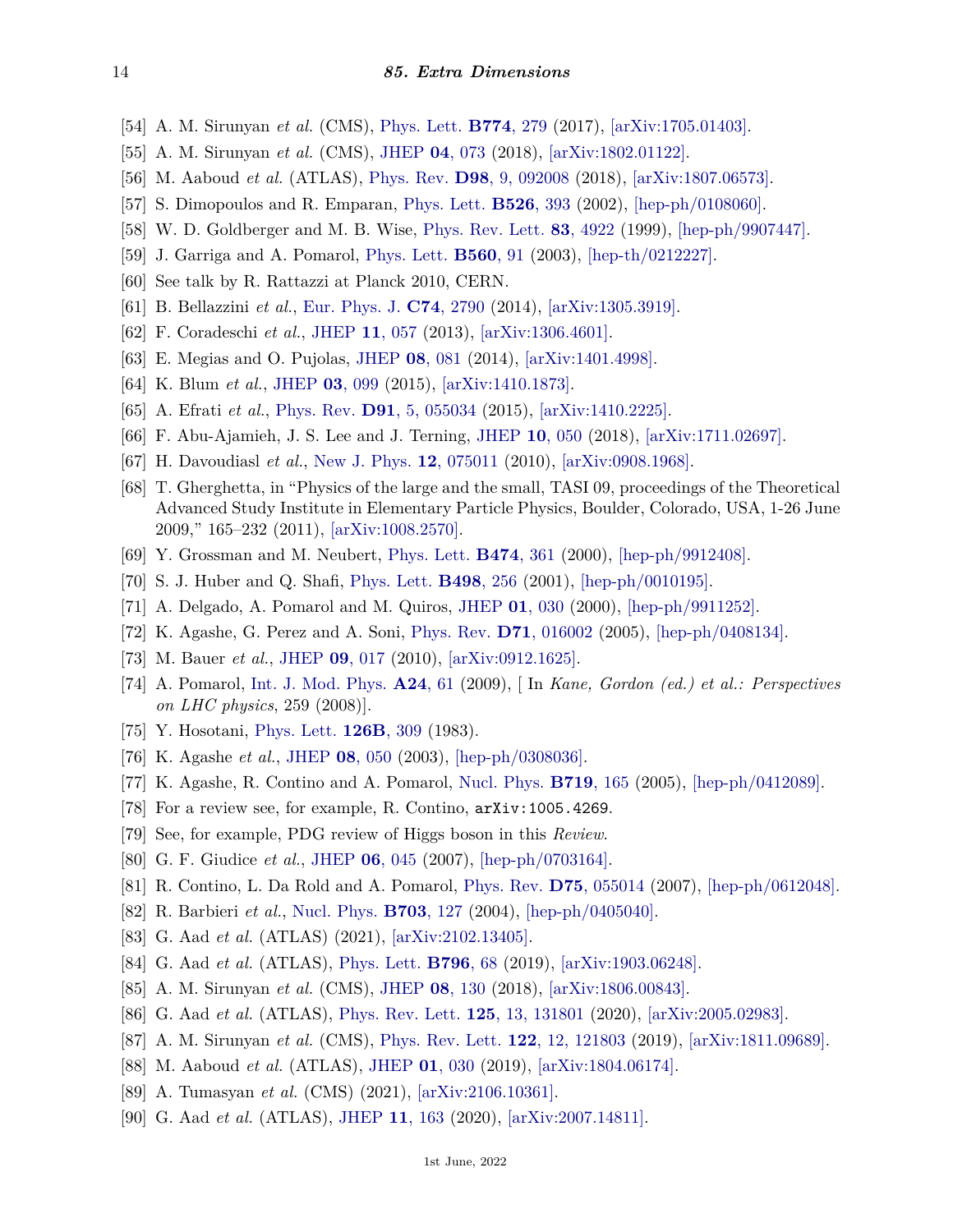- <span id="page-14-0"></span>[91] G. Aad *et al.* (ATLAS), [JHEP](http://doi.org/10.1007/JHEP09(2019)091) **09**[, 091](http://doi.org/10.1007/JHEP09(2019)091) (2019), [Erratum: JHEP 06, 042 (2020)], [\[arXiv:1906.08589\].](https://arxiv.org/abs/1906.08589)
- [92] A. M. Sirunyan *et al.* (CMS) (2019), [\[arXiv:1906.05977\].](https://arxiv.org/abs/1906.05977)
- [93] G. Aad *et al.* (ATLAS), [Eur. Phys. J. C](http://doi.org/10.1140/epjc/s10052-020-08554-y) **80**[, 12, 1165](http://doi.org/10.1140/epjc/s10052-020-08554-y) (2020), [\[arXiv:2004.14636\].](https://arxiv.org/abs/2004.14636)
- <span id="page-14-1"></span>[94] G. Aad *et al.* (ATLAS), [Eur. Phys. J. C](http://doi.org/10.1140/epjc/s10052-021-09013-y) **81**[, 4, 332](http://doi.org/10.1140/epjc/s10052-021-09013-y) (2021), [\[arXiv:2009.14791\].](https://arxiv.org/abs/2009.14791)
- <span id="page-14-2"></span>[95] K. Agashe *et al.*, [Phys. Rev.](http://doi.org/10.1103/PhysRevD.76.036006) **D76**[, 036006](http://doi.org/10.1103/PhysRevD.76.036006) (2007), [\[hep-ph/0701186\].](https://arxiv.org/abs/hep-ph/0701186)
- <span id="page-14-3"></span>[96] M. Aaboud *et al.* (ATLAS), [Eur. Phys. J. C](http://doi.org/10.1140/epjc/s10052-019-6847-8) **79**[, 5, 375](http://doi.org/10.1140/epjc/s10052-019-6847-8) (2019), [\[arXiv:1808.07858\].](https://arxiv.org/abs/1808.07858)
- <span id="page-14-4"></span>[97] A. M. Sirunyan *et al.* (CMS), [JINST](http://doi.org/10.1088/1748-0221/15/06/P06005) **15**[, 06, P06005](http://doi.org/10.1088/1748-0221/15/06/P06005) (2020), [\[arXiv:2004.08262\].](https://arxiv.org/abs/2004.08262)
- <span id="page-14-5"></span>[98] G. Aad *et al.* (ATLAS), [JHEP](http://doi.org/10.1007/JHEP10(2020)061) **10**[, 061](http://doi.org/10.1007/JHEP10(2020)061) (2020), [\[arXiv:2005.05138\].](https://arxiv.org/abs/2005.05138)
- <span id="page-14-6"></span>[99] A. M. Sirunyan *et al.* (CMS), [JHEP](http://doi.org/10.1007/JHEP04(2019)031) **04**[, 031](http://doi.org/10.1007/JHEP04(2019)031) (2019), [\[arXiv:1810.05905\].](https://arxiv.org/abs/1810.05905)
- <span id="page-14-7"></span>[100] M. Aaboud *et al.* (ATLAS), [Phys. Rev.](http://doi.org/10.1103/PhysRevD.99.092004) **D99**[, 9, 092004](http://doi.org/10.1103/PhysRevD.99.092004) (2019), [\[arXiv:1902.10077\].](https://arxiv.org/abs/1902.10077)
- <span id="page-14-8"></span>[101] M. Aaboud *et al.* (ATLAS), [Eur. Phys. J.](http://doi.org/10.1140/epjc/s10052-018-5995-6) **C78**[, 7, 565](http://doi.org/10.1140/epjc/s10052-018-5995-6) (2018), [\[arXiv:1804.10823\].](https://arxiv.org/abs/1804.10823)
- <span id="page-14-9"></span>[102] G. Aad *et al.* (ATLAS), [Phys. Rev. D](http://doi.org/10.1103/PhysRevD.102.112008) **102**[, 11, 112008](http://doi.org/10.1103/PhysRevD.102.112008) (2020), [\[arXiv:2007.05293\].](https://arxiv.org/abs/2007.05293)
- <span id="page-14-10"></span>[103] A. M. Sirunyan *et al.* (CMS), [Eur. Phys. J. C](http://doi.org/10.1140/epjc/s10052-021-09348-6) **81**[, 8, 688](http://doi.org/10.1140/epjc/s10052-021-09348-6) (2021), [\[arXiv:2102.08198\].](https://arxiv.org/abs/2102.08198)
- <span id="page-14-11"></span>[104] M. Aaboud *et al.* (ATLAS), [Phys. Rev.](http://doi.org/10.1103/PhysRevD.98.052008) **D98**[, 5, 052008](http://doi.org/10.1103/PhysRevD.98.052008) (2018), [\[arXiv:1808.02380\].](https://arxiv.org/abs/1808.02380)
- <span id="page-14-12"></span>[105] A. M. Sirunyan *et al.* (CMS) (2019), [\[arXiv:1906.00057\].](https://arxiv.org/abs/1906.00057)
- <span id="page-14-13"></span>[106] R. Contino and G. Servant, [JHEP](http://doi.org/10.1088/1126-6708/2008/06/026) **06**[, 026](http://doi.org/10.1088/1126-6708/2008/06/026) (2008), [\[arXiv:0801.1679\].](https://arxiv.org/abs/0801.1679)
- [107] J. A. Aguilar-Saavedra, [JHEP](http://doi.org/10.1088/1126-6708/2009/11/030) **11**[, 030](http://doi.org/10.1088/1126-6708/2009/11/030) (2009), [\[arXiv:0907.3155\].](https://arxiv.org/abs/0907.3155)
- [108] J. Mrazek and A. Wulzer, [Phys. Rev.](http://doi.org/10.1103/PhysRevD.81.075006) **D81**[, 075006](http://doi.org/10.1103/PhysRevD.81.075006) (2010), [\[arXiv:0909.3977\].](https://arxiv.org/abs/0909.3977)
- <span id="page-14-14"></span>[109] G. Dissertori *et al.*, [JHEP](http://doi.org/10.1007/JHEP09(2010)019) **09**[, 019](http://doi.org/10.1007/JHEP09(2010)019) (2010), [\[arXiv:1005.4414\].](https://arxiv.org/abs/1005.4414)
- <span id="page-14-15"></span>[110] See, for example, PDG review of Technicolor searches in this volume.
- <span id="page-14-16"></span>[111] M. Aaboud *et al.* (ATLAS), [JHEP](http://doi.org/10.1007/JHEP10(2017)141) **10**[, 141](http://doi.org/10.1007/JHEP10(2017)141) (2017), [\[arXiv:1707.03347\].](https://arxiv.org/abs/1707.03347)
- <span id="page-14-17"></span>[112] A. M. Sirunyan *et al.* (CMS), [JHEP](http://doi.org/10.1007/JHEP03(2019)082) **03**[, 082](http://doi.org/10.1007/JHEP03(2019)082) (2019), [\[arXiv:1810.03188\].](https://arxiv.org/abs/1810.03188)
- <span id="page-14-18"></span>[113] M. Aaboud *et al.* (ATLAS), [Phys. Rev. Lett.](http://doi.org/10.1103/PhysRevLett.121.211801) **121**[, 21, 211801](http://doi.org/10.1103/PhysRevLett.121.211801) (2018), [\[arXiv:1808.02343\].](https://arxiv.org/abs/1808.02343)
- <span id="page-14-19"></span>[114] A. M. Sirunyan *et al.* (CMS), [Phys. Rev. D](http://doi.org/10.1103/PhysRevD.102.112004) **102**[, 112004](http://doi.org/10.1103/PhysRevD.102.112004) (2020), [\[arXiv:2008.09835\].](https://arxiv.org/abs/2008.09835)
- <span id="page-14-20"></span>[115] M. Aaboud *et al.* (ATLAS), [JHEP](http://doi.org/10.1007/JHEP05(2019)164) **05**[, 164](http://doi.org/10.1007/JHEP05(2019)164) (2019), [\[arXiv:1812.07343\].](https://arxiv.org/abs/1812.07343)
- <span id="page-14-21"></span>[116] A. M. Sirunyan *et al.* (CMS), [JHEP](http://doi.org/10.1007/JHEP01(2020)036) **01**[, 036](http://doi.org/10.1007/JHEP01(2020)036) (2020), [\[arXiv:1909.04721\].](https://arxiv.org/abs/1909.04721)
- <span id="page-14-22"></span>[117] A. De Simone *et al.*, [JHEP](http://doi.org/10.1007/JHEP04(2013)004) **04**[, 004](http://doi.org/10.1007/JHEP04(2013)004) (2013), [\[arXiv:1211.5663\].](https://arxiv.org/abs/1211.5663)
- <span id="page-14-23"></span>[118] R. Contino, Y. Nomura and A. Pomarol, [Nucl. Phys.](http://doi.org/10.1016/j.nuclphysb.2003.08.027) **[B671](http://doi.org/10.1016/j.nuclphysb.2003.08.027)**, 148 (2003), [\[hep-ph/0306259\].](https://arxiv.org/abs/hep-ph/0306259)
- <span id="page-14-24"></span>[119] H. Georgi, D. B. Kaplan and P. Galison, [Phys. Lett.](http://doi.org/10.1016/0370-2693(84)90823-2) **[143B](http://doi.org/10.1016/0370-2693(84)90823-2)**, 152 (1984).
- <span id="page-14-25"></span>[120] D. B. Kaplan and H. Georgi, [Phys. Lett.](http://doi.org/10.1016/0370-2693(84)91177-8) **[136B](http://doi.org/10.1016/0370-2693(84)91177-8)**, 183 (1984).
- <span id="page-14-26"></span>[121] I. Antoniadis and K. Benakli, [Int. J. Mod. Phys.](http://doi.org/10.1016/S0217-751X(00)00217-0) **A15**[, 4237](http://doi.org/10.1016/S0217-751X(00)00217-0) (2000), [\[hep-ph/0007226\].](https://arxiv.org/abs/hep-ph/0007226)
- <span id="page-14-27"></span>[122] G. Aad *et al.* (ATLAS), [JHEP](http://doi.org/10.1007/JHEP11(2012)138) **11**[, 138](http://doi.org/10.1007/JHEP11(2012)138) (2012), [\[arXiv:1209.2535\].](https://arxiv.org/abs/1209.2535)
- <span id="page-14-28"></span>[123] V. Khachatryan *et al.* (CMS), [Phys. Rev.](http://doi.org/10.1103/PhysRevD.91.092005) **D91**[, 9, 092005](http://doi.org/10.1103/PhysRevD.91.092005) (2015), [\[arXiv:1408.2745\].](https://arxiv.org/abs/1408.2745)
- <span id="page-14-29"></span>[124] K. Cheung and G. L. Landsberg, [Phys. Rev.](http://doi.org/10.1103/PhysRevD.65.076003) **D65**[, 076003](http://doi.org/10.1103/PhysRevD.65.076003) (2002), [\[hep-ph/0110346\].](https://arxiv.org/abs/hep-ph/0110346)
- <span id="page-14-30"></span>[125] M. Farina *et al.*, [Phys. Lett.](http://doi.org/10.1016/j.physletb.2017.06.043) **[B772](http://doi.org/10.1016/j.physletb.2017.06.043)**, 210 (2017), [\[arXiv:1609.08157\].](https://arxiv.org/abs/1609.08157)
- <span id="page-14-31"></span>[126] M. Aaboud *et al.* (ATLAS), [Eur. Phys. J. C](http://doi.org/10.1140/epjc/s10052-018-5877-y) **78**[, 5, 401](http://doi.org/10.1140/epjc/s10052-018-5877-y) (2018), [\[arXiv:1706.04786\].](https://arxiv.org/abs/1706.04786)
- [127] G. Aad *et al.* (ATLAS) (2019), [\[arXiv:1906.05609\].](https://arxiv.org/abs/1906.05609)
- [128] A. M. Sirunyan *et al.* (CMS), [JHEP](http://doi.org/10.1007/JHEP06(2018)128) **06**[, 128](http://doi.org/10.1007/JHEP06(2018)128) (2018), [\[arXiv:1803.11133\].](https://arxiv.org/abs/1803.11133)